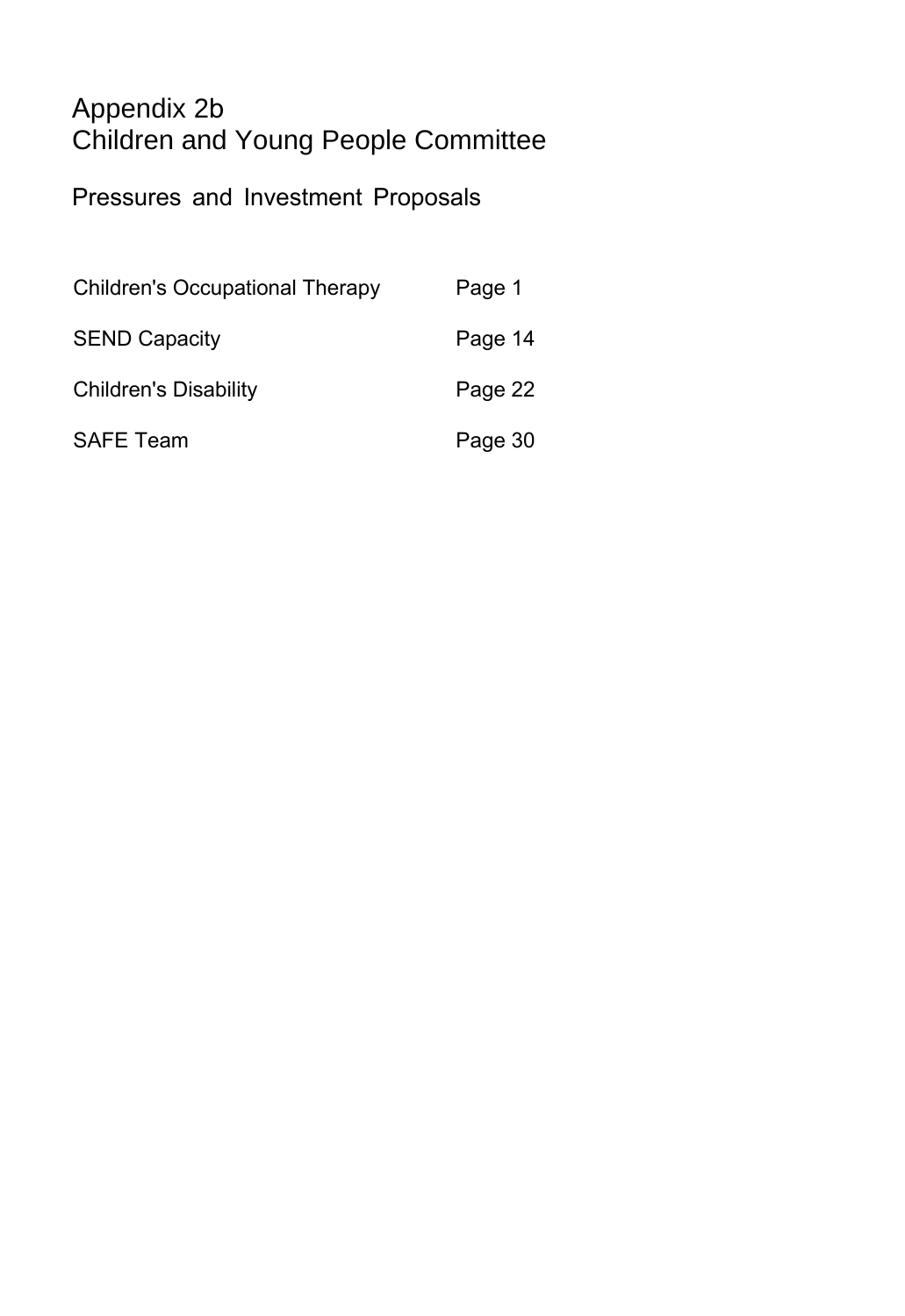## Business Planning: Business Case - Investment proposal

### Project Title: Children's Occupational Therapy Investment

2022-23 Investment: £496,000 Brief Description of proposal: Approval for permanent recurrent additional funding of £496,000 for Paediatric Occupational Therapy in Cambridgeshire County Council via a Section 75 agreement with Cambridgeshire Community Services. Date of version: 14 September 2021 BP Reference: A/R.4.037 Business Leads / Sponsors: Lucy Loia, Senior Commissioner, SEND Toni Bailey, Assistant Director for SEND & Inclusion

Committee**:** Children and Young Peoples (CYP) Committee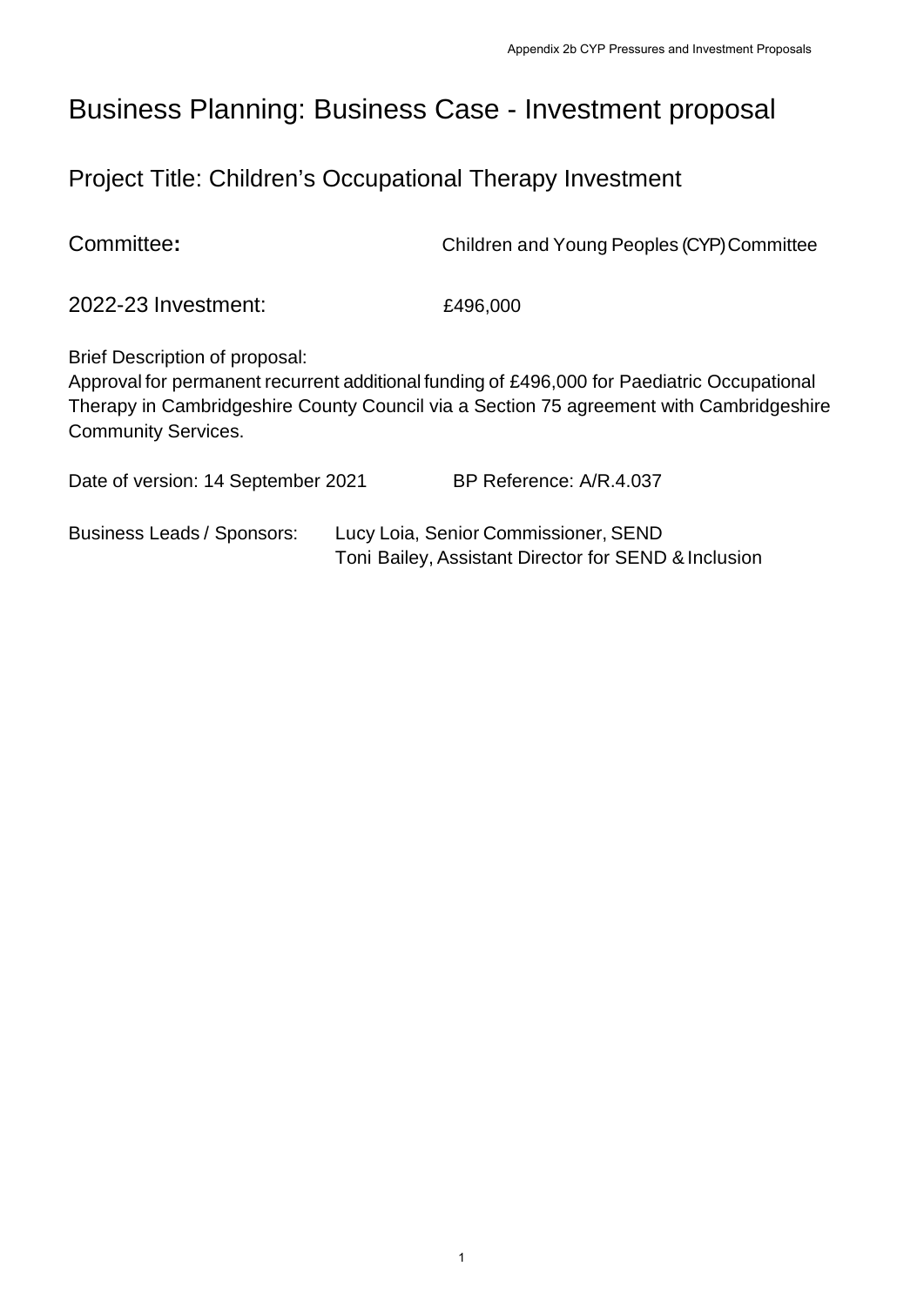#### 1. Please describe what the proposed outcomes are:

In June 2021, CYP Committee noted an interim investment of £261,000 into the Occupational Therapy (OT) Service in Cambridgeshire, delivered by Cambridgeshire Community Services (CCS) via a Section 75 agreement.

CYP committee also noted permanent recurrent funding will be required to be approved as part of the business planning process for 2022/23 onwards in line with the ongoing commissioning and review of the contract between Cambridgeshire County Council and CCS. The recurrent funding was agreed at £496,000 per annum.

Until March 2021, the service was funded fully by the Dedicated Schools Grant (DSG) and High Needs Block at a value of £245,000. There were a number of issues identified in relation to the funding arrangement and the use of the DSG, as the service actually provides support to both children and young people with an Education, Health and Care Plan (EHCP) but also those known and open to Disabled Children's Social Care. This is highlighted and explained in more detail later in the business case.

The Clinical Commissioning Groups (CCG) health contribution to CCS Occupational Therapy service is £685k, to support Health OT elements.

There was an inequity of funding to support the joint approach across health, social care and education. Of the £245k from CCC for the social care element of the OT role; £210k currently funds the housing pathway (major adaptation work primarily), leaving £35k to fund staff across the whole county for equipment, moving/handling assessment/review etc. Other funding from CCC included ad hoc payments for tribunal-related work and a Service Level Agreement (SLA) for mainstream school staff and school adaptation work.

Specific tribunal pressures – In 2020, CCS had in excess of 52 requests from Education; ranging from tribunal request input into mediation related to tribunals, advice following an independent OT report has been received etc. These could not be managed within the existing caseloads and so resulted in additional spot purchases of around £75,000 to the Special Educational Needs & Disabilities (SEND) service.

Caseload sizes are up to 50% higher compared with the Royal College of Occupational Therapy recommendations with CCS OTs typically carrying a caseload of 47 vs. a recommendation of 23.

The Section 75 for OT identifies both education and social care support within the scope of delivery, however CCS report that they are currently only providing support for the Social Care service (including the provision of disabled facilities grants and housing adaptions) and the budget for this is already pressured. Support for education provision is being provided, however this is spot purchased by the SEND Service over and above the current S75 agreement.

There is no permanent recurrent budget for OT within Social Care or in other Council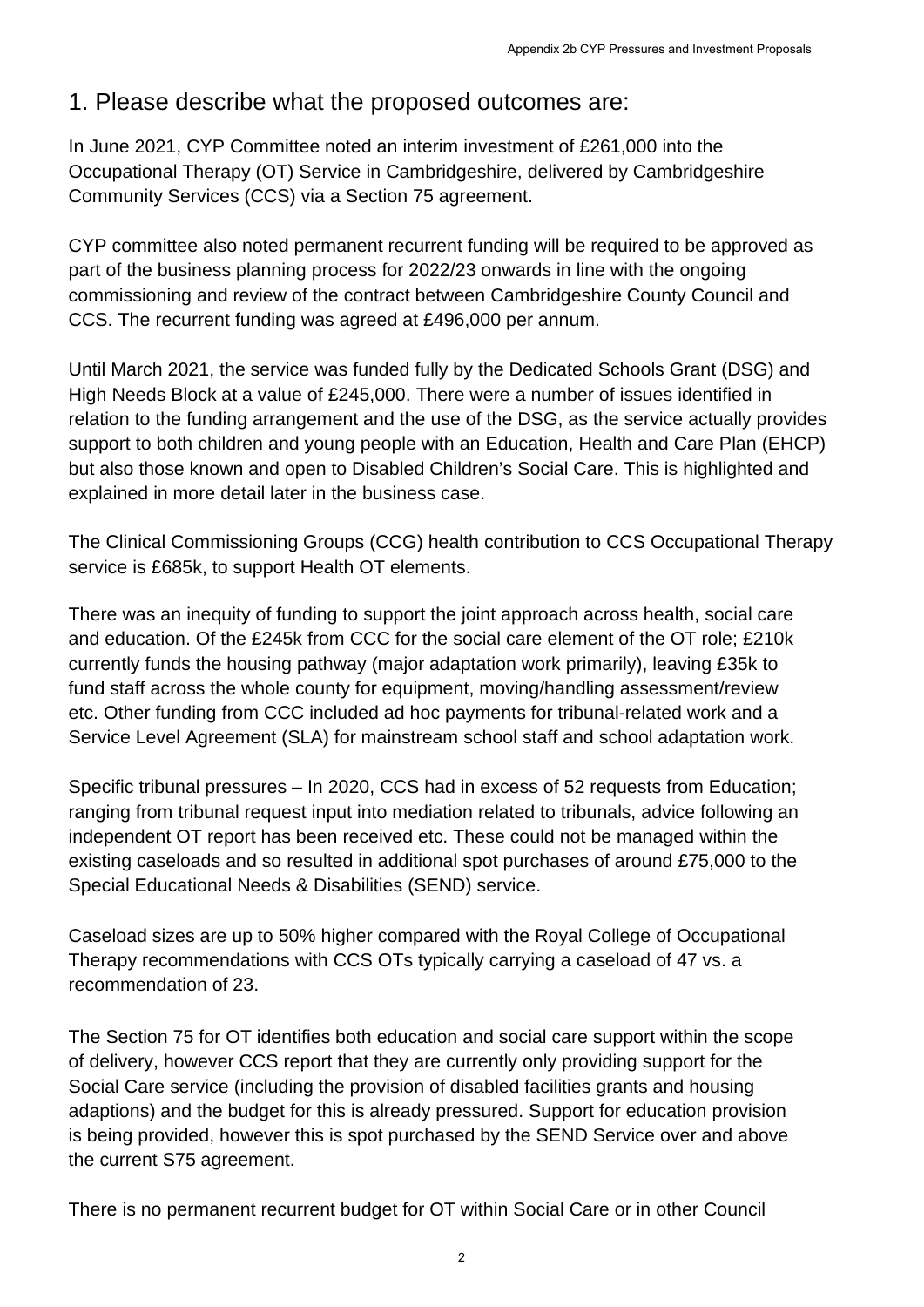funded budget and the only available funding is via Designated Schools Grant and High Needs Block, which is not a sustainable position long term in respect of demand or equity in funding provision. The high needs block guidance is clear on the use of funding in relation to therapies not met by primary care or NHS Services, however this funding requirement is outside of that scope and for the provision of Social Work; and therefore, needs to be provided from General Council Funds. The definitions are detailed below:

#### High Needs Block

Therapies and other health related services: include costs associated with the provision or purchase of speech, physiotherapy and occupational therapies. Include any expenditure on the provision of special medical support for individual pupils which is not met by a Primary Care Trust, National Health Service Trust or Local Health Board.

#### Local Authority

Social work (including local authority functions in relation to child protection): Social workers who are directly involved with the care of children and with the commissioning of services for children. Include most of the direct social work costs (except those detailed below), including the processes for assessing need, determining, and defining the service to be provided and reviewing the quality of and continued relevance of that care for children. Also include:

-Child protection costs;

- Field social work costs (include hospital social workers);

- Occupational therapy services to children;
- Relevant support staff costs.

Therefore, the Council need to provide more funds to meet the statutory requirements and duties for disabled children, for example Section 27 of the Children Act 1989 which encourages Councils to engage other agencies in the assessment of children:

"The guidance places emphasis on the importance of involving other agencies - paragraph 5.3 states:

...These 'agencies' could include a child's school, GP, physiotherapist, speech and language therapist, occupational therapist and other professionals they may have had contact with."

The OT service provides input to children with an Education, Health and Care Plan (EHCP). The service should also provide support to children and young people who have SEND needs that may not have an EHCP. However, this is limited due to capacity and funding shortfalls. In 2020, out of the 768 children on the existing/current caseloads, 517 have an EHCP.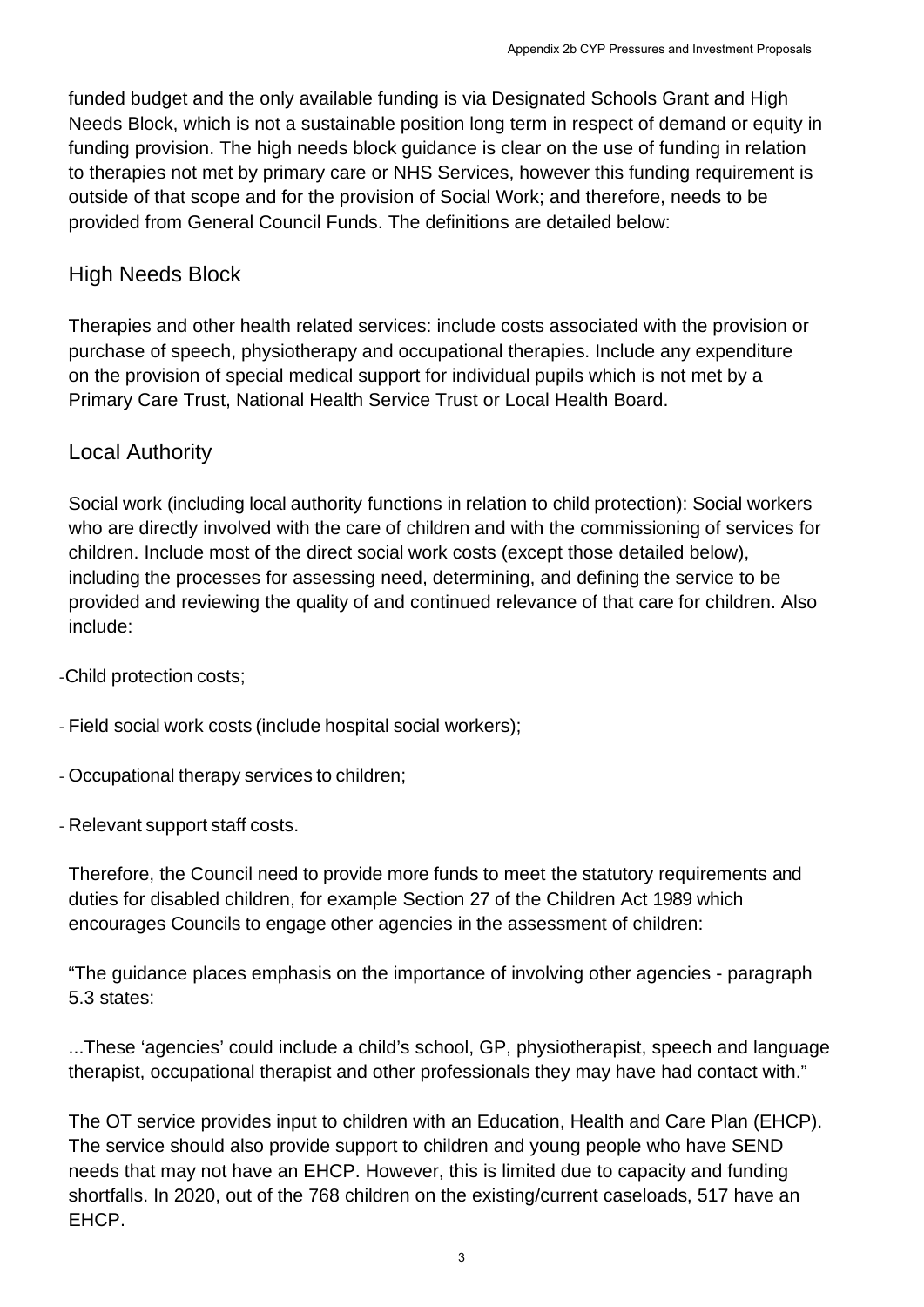Within an integrated service and the nature of Occupational Therapy, it is not currently possible to accurately divide a child's care into what is school, what is home and what is health when collating data. Best practice would view the child holistically and discuss all elements of daily living. The data below from a typical year (2018 and 2019) sets out broadly the primary category for input:

|                                   | Percentage of overall<br>number of referrals in<br>(averaged over two<br>years) |                                                                       |
|-----------------------------------|---------------------------------------------------------------------------------|-----------------------------------------------------------------------|
| Health                            | 12%                                                                             | Reason for input linked to Health in                                  |
| <b>Health and Local Authority</b> | 36%                                                                             | 56% of all referrals                                                  |
| <b>Health and Social Care</b>     | 8%                                                                              |                                                                       |
| <b>Local Authority</b>            | 20%                                                                             | Reason for input linked to Local<br>education authority in 56% of all |
| Social Care                       | 24%                                                                             | referrals                                                             |
|                                   |                                                                                 | Reason for input linked to social care                                |
|                                   |                                                                                 | in 32% of all referrals                                               |

It is important to note that this doesn't capture the amount of time spent on an average case under each category, which naturally is dependent upon the complexity of the child's needs related to Occupational Therapy.

#### Demand and Growth in Population

Cambridgeshire is predicted to see a 1% growth in population size of 0-17 year-olds in the coming five years.



In the next five years England overall expects a 2% increase in the 0-17 population.

Cambridgeshire is set to have significant new housing development with a total of 74,000 new homes to be built by 2031 across the five districts. Including a new town, Northstowe, north of Cambridge which will create 9,500 new homes. On top of this single large development there will be multiple smaller developments of around 600 homes each, with each development requiring its' own school and early years/childcare facilities. Also in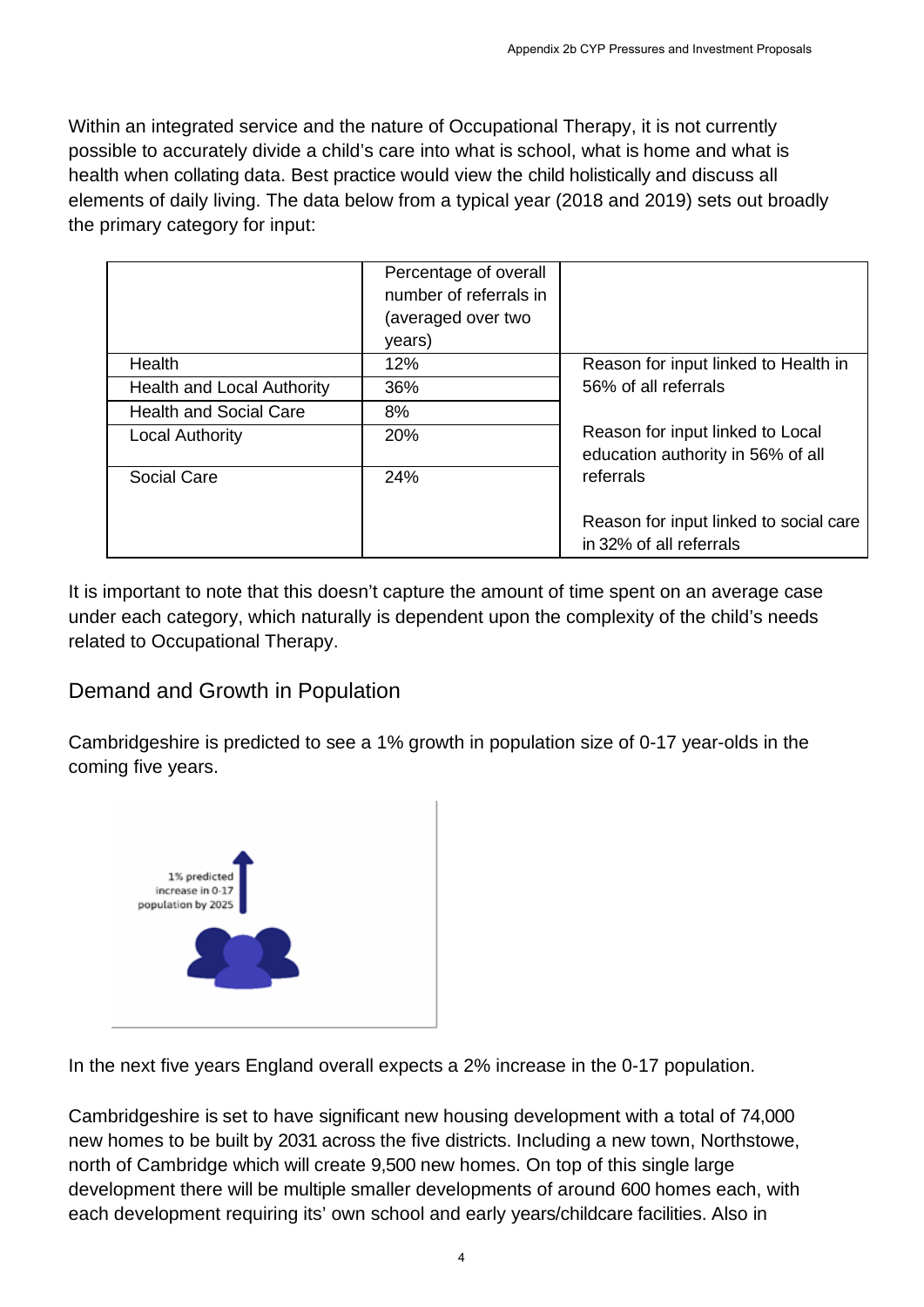Cambridgeshire, there are a number of interdependent commissioning priorities and capital planning programmes that look to address and respond to growth in population, demand for EHCP's and the increasing complexity of need of children, young people and adults. These are all likely to further increase the demand for Occupational Therapy and therapeutic interventions to enable inclusion in Schools.

- 1. Enhanced Resource Base Review (ERB) a review of the cost, quality and provision of ERBs that provide inclusive provision for children and young people with Autism on mainstream school sites.
- 2. New School Provision Development of three new special Schools across the County.
- 3. Special School Expansion on two sites and alternations to age range and status on a further site ;
- 4. As well as the new Children's Hospital on the Addenbrookes site

#### Demand and Growth in EHCPs in Cambridgeshire

Cambridgeshire County Council are anticipating a growth of approximately 47% of EHCPs in the next 10 years. Much of this growth occurs in the coming five years, with particular notable increase in both Autism Spectrum Disorder [65%], Social Emotional Mental Health [70%] and Profound and Multiple Learning Disabilities [63%]

There are growth areas and variable financial impacts as a result of this growth, however these figures are specifically pertinent to the provision of Occupational Therapy in Education Settings and in children and young people's homes.

Table 1 is a simple representation of the total growth across all age categories and educational need groups.

| <b>Educational Need</b>             | Jan 20 | <b>Jan 31</b> | Change | % Change |
|-------------------------------------|--------|---------------|--------|----------|
| Autistic Spectrum Disorder          | 1497   | 2475          | 978    | 65.3%    |
| Social Emotional Mental Health      | 857    | 1458          | 601    | 70.1%    |
| <b>Moderate Learning Difficulty</b> | 989    | 1270          | 281    | 28.4%    |
| Speech, Lang or Comm Difficulty     | 434    | 561           | 127    | 29.£%    |
| <b>Physical Difficulty</b>          | 228    | 337           | 109    | 47.8%    |
| Severe Learning Difficulty          | 209    | 265           | 56     | 26.8%    |
| Profound and Mult Learn Diff        | 97     | 159           | 62     | 63.6%    |
| <b>Spfc Learning Disability</b>     | 146    | 129           | $-17$  | $-11.6%$ |
| <b>Hearing Impairment</b>           | 110    | 124           | 14     | 12.7%    |
| Visual Impairment                   | 84     | 71            | $-13$  | $-15.5%$ |
| Multi Sensory Impairment            | 11     | 17            | 6      | 54.5%    |
| Total                               | 4662   | 6866          | 2205   | 47.3%    |

Table 2 represents the same information above but demonstrates the data over time to articulate the specific growth areas and when they occur.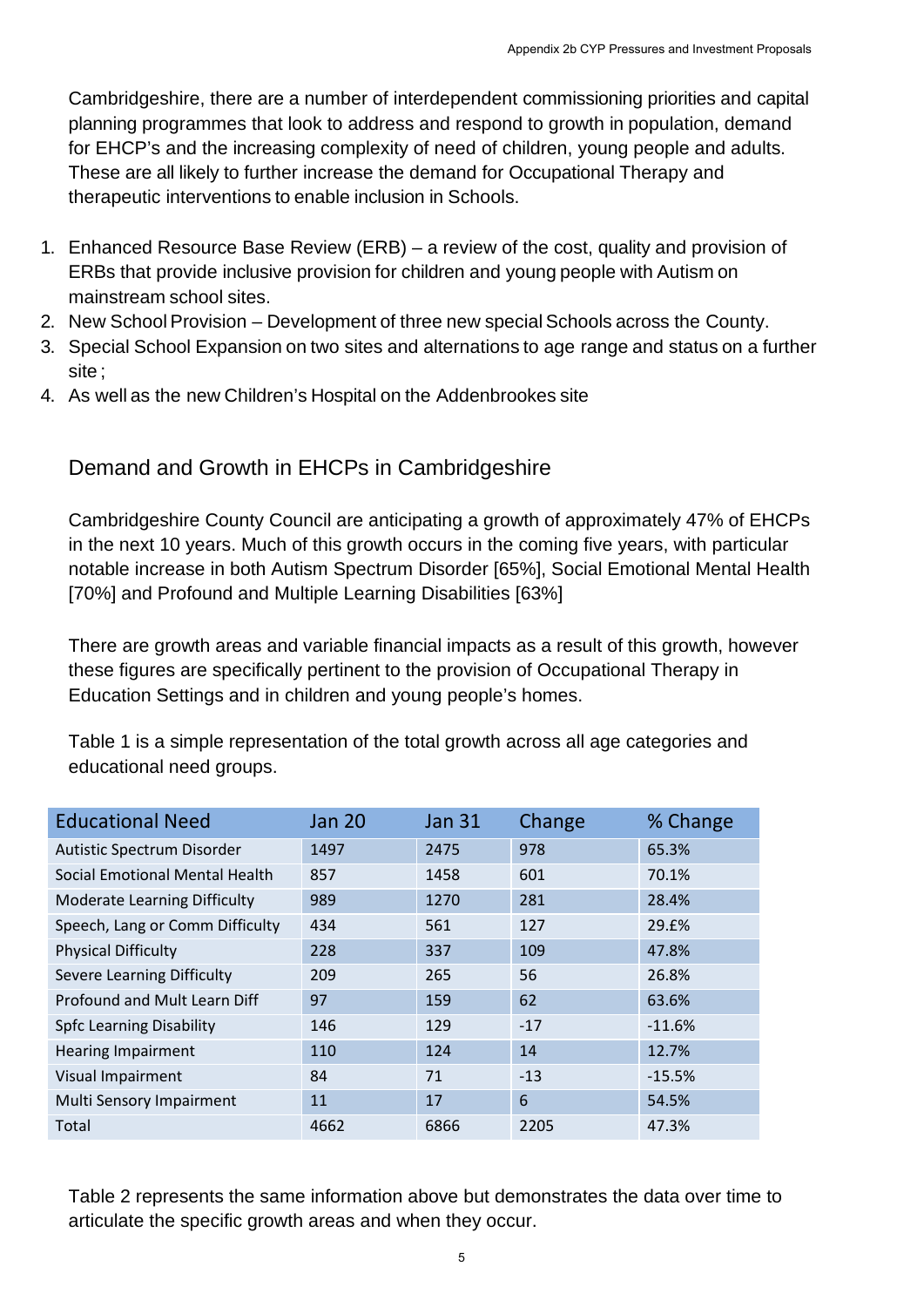

#### Appendix 2b CYP Pressures and Investment Proposals

#### Growth and Demand in Disabled Children

Table 3 outlines the predicted growth of the 0-18 population across Cambridgeshire and Peterborough; the 8% prevalence rate (as per the Department for Works and Pensions Family Resource Survey) has been applied to try and get a better understanding of the number of children and young people with disabilities across both counties.

| Year | $0 - 4$ | $5 - 14$ | $15 - 17$ | <b>Total 0-17</b> | % INCREASE<br><b>ON 2016</b> | 8%<br><b>PREVALA</b><br><b>NCE RATE</b><br><b>APPLIED</b> |
|------|---------|----------|-----------|-------------------|------------------------------|-----------------------------------------------------------|
| 2016 | 58,810  | 101,870  | 28,550    | 184,230           |                              | 14,738                                                    |
| 2021 | 56,630  | 113,540  | 30,530    | 200,700           | 8.94%                        | 16,056                                                    |
| 2026 | 60,230  | 119,190  | 35,580    | 215,000           | 16.70%                       | 17,200                                                    |
| 2031 | 59,560  | 112,650  | 35,660    | 217,870           | 18.26%                       | 17,430                                                    |
| 2036 | 57,670  | 121,690  | 36,830    | 216,460           | 17.49%                       | 17,137                                                    |

Population Forecasting 2016-2036

The table demonstrates that we can expect to see a rise in children with disabilities of over 17% in the next ten years, around 2500 more children than in 2016.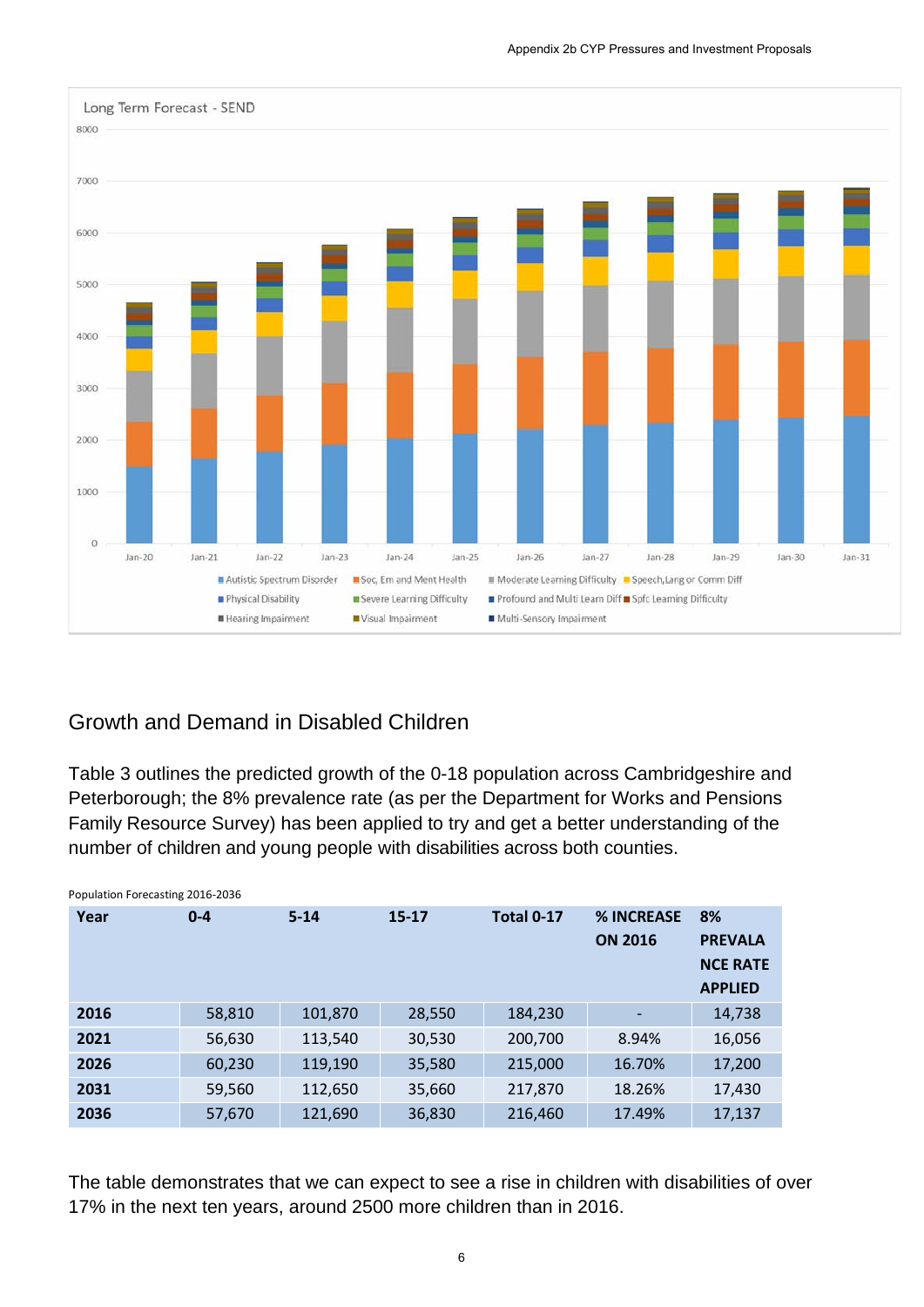Table 4 outlines the number of children and young people open to Social Care currently, and the projected increase based on previous years.

|                                                                                           | <b>Current</b><br><b>CCC</b> | <b>Project CCC</b><br>$(2036)$ ** |
|-------------------------------------------------------------------------------------------|------------------------------|-----------------------------------|
| Open under 1989<br><b>Children Act</b>                                                    | 280                          | 333                               |
| Open under the<br><b>Chronically Sick &amp;</b><br><b>Disabled Persons Act</b><br>(CSDPA) | 828*                         | 989                               |

\*646 of whom are accessing the Local Short Break Offer

\*\*assuming growth in line with population

This demonstrates that we can expect a rise of around 18% of children and young people open to social care over the next ten years.

It is not possible to consolidate the totality of data available that assists us in understanding the exact demand for OT services, as many children may or may not have an EHCP, may or may not have a disability; and there is variance in the level of interventions required at any one time for children and young people.

However, we know already that the service is not sufficient in meeting the demands of existing cases as set out within Section 2, at least a third of children and young people on existing case loads do have an EHCP and, as mentioned above, case loads are already over 50% higher than what is considered best practice.

There are currently around 500 [10% of the total number of EHCPs] children and young people with an EHCP accessing the OT service, we can therefore broadly assume that based on EHCP data alone, if there are 2200 more EHCPS in the next ten years, with significant spikes in 2021-2025 [around 1500 new plans] then in the next three years we can expect around 150 children with EHCPs alone requiring OT support, in addition to those already accessing the service.

#### Outcomes to be achieved:

Communities at the heart of everything we do

- Access to education and support to live within the home and local community.
- Upskilled workforce to ensure education and social care staff have the skills to meet the needs of their communities.
- A county with good quality of provision and offer, supporting the response to the growth and development of our communities and population.

A good quality of life for everyone

• Timely and good quality provision of OT for children and young people with and without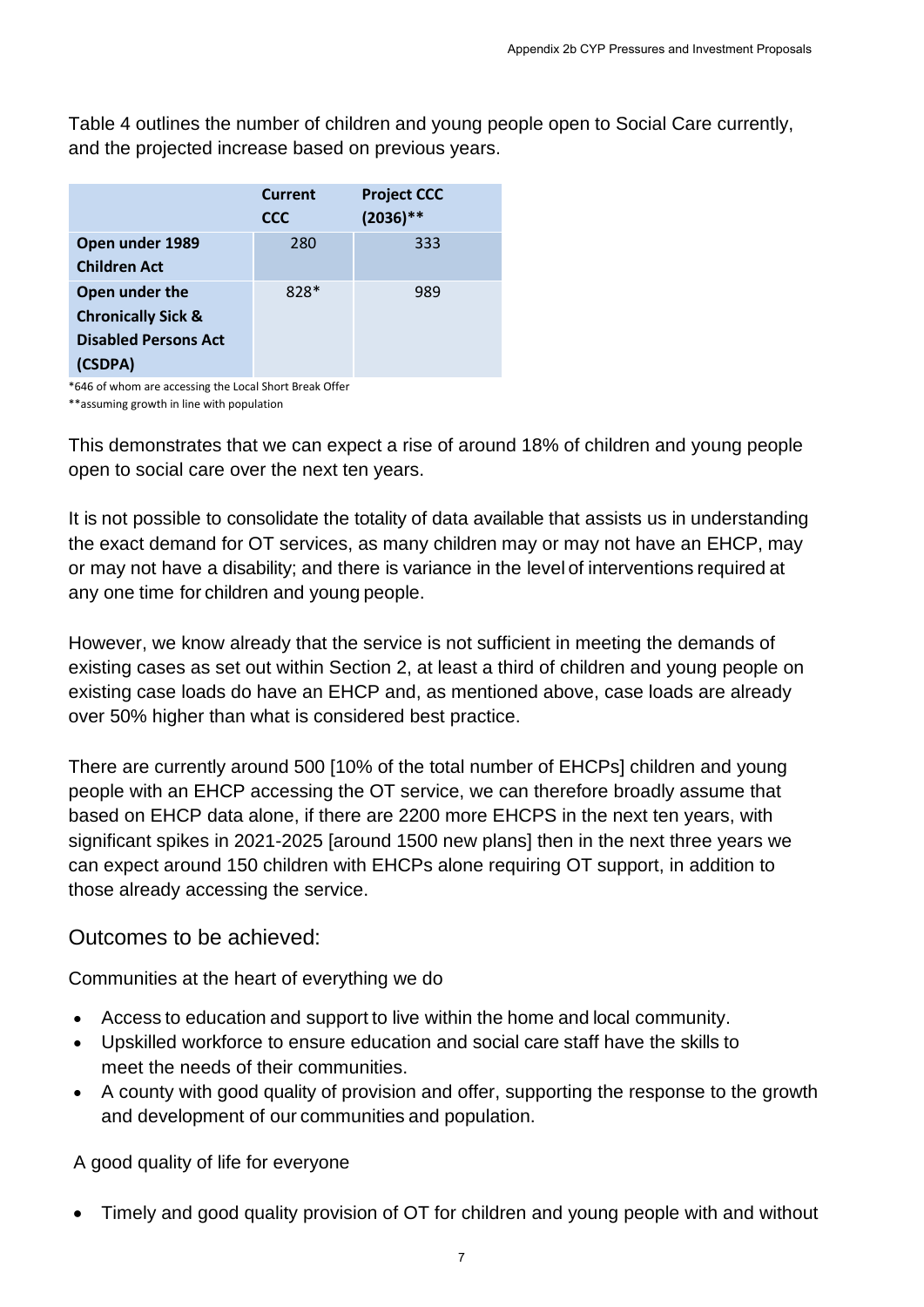disabilities and SEND.

- Efficient provision of OT without delay.
- Integrated service to ensure consistency in assessment and support.

Helping our children learn, develop and live life to the full

- Early intervention
- Prevention of escalation in need
- Family resilience and skilled parenting and support
- Independence of children and young people and ability to remain in their local schools and communities
- Sufficient funding for a fully integrated model
- Well prepared parents

### 2. What evidence has been used to support this work, how does this link to any existing strategies/policies?

This programme of work and the ongoing need for an Integrated Education, Health and Social Care Occupational Therapy Service, along with the continuing need to ensure sufficient provision of service to meet future demand, is well articulated in both the Council's SEND Strategy and SEND sufficiency strategy, as well as a continuous programme of work through the SEND Recovery and Transformation Board in relation to ensuring early intervention and prevention to manage demand of EHCP's and ensure needs are met locally, within existing school settings, with the skills and resources to ensure inclusion.

CCS have told us that the additional funding and resources will provide the following impact:

- Use of our specialist knowledge with regards to supporting provision needs (assessments, reports, intervention within core offer and discussions when additional input is required)
- A training offer to SENCOs and settings around core areas identified within our team and at SENCO forums to again ensure efficient referrals and knowledge across **Peterborough**
- Updated resource guides sign post to our universal offer (so Parents and Settings can access for free online) and a more targeted offer suggesting resources either freely or commercially available for settings/teachers to follow up on if ongoing concerns

Providers told us that *"*Positive work on jointly commissioned services is beginning to make a difference. For example, the additional budgets used to increase capacity within the Occupational Therapy team means that there are sufficient budgets to meet current demand and implement a changed model that will see a reduction in waiting times for children and young people; as well as smoothing the gaps in assessment and provision for 19-25 year-olds."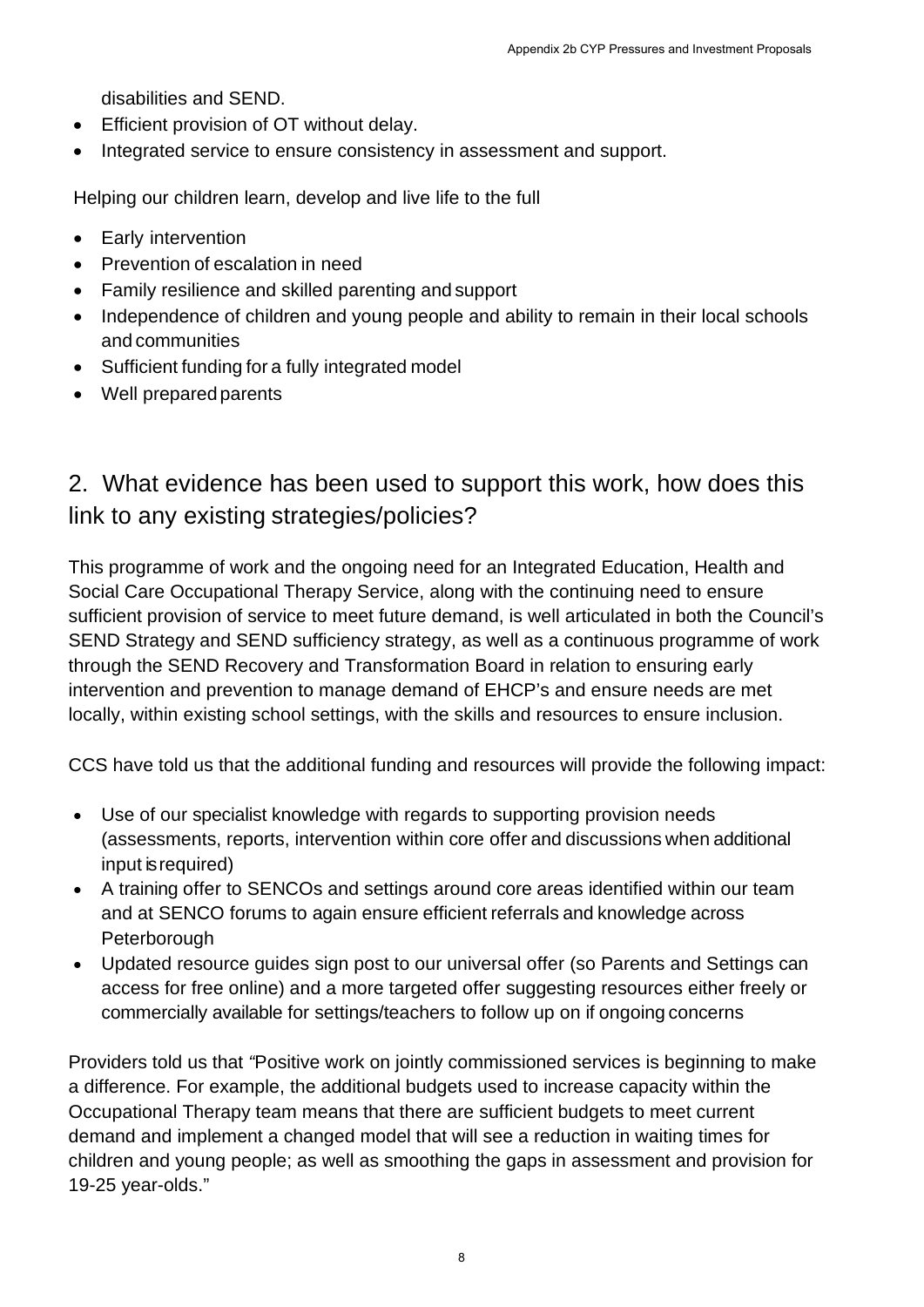The funding will be pooled to ensure seamless and efficiency of delivery, under a single service specification between Cambridgeshire County Council and Cambridgeshire Community Services, with the existing £245k primarily funding the SEND provision [namely EHCP assessment, advice and tribunal] and the additional funding supporting the social care elements [namely housing adaptions, disabled facilities grants and assessments], therefore ensuring appropriate use of both DSG and Council general funds.

### 3. Has an options and feasibility study been undertaken? Please explain what options have been considered.

The Cambridgeshire and & Peterborough CCG already block purchase Occupational Therapy via CCS and the Councils S75 agreement extends that offer to meet the needs of children and young people open to Social Care and with SEND. Therefore, there is little benefit to commissioning the additional proposed capacity via an alternative route, as this will undermine the economies of scale, integration and seamless delivery of provision for children, young people and families.

### 4. What are the next steps/ actions the Council should take to pursue it? Please include timescales.

The current contract is jointly commissioned between the Local Authority and C&P CCG and will continue to be contract managed, commissioned and report to the Joint Child Health Commissioning Board.

Following approval of recurrent funding, the service specification and S75 agreement will be adjusted to reflect the permanent nature of funding and Key Performance Indicators and contract monitoring meetings are already well established.

| <b>Task</b>                          | <b>Start Date</b>                  | <b>End Date</b>   | <b>Overall</b><br><b>Responsibility</b>                                                |
|--------------------------------------|------------------------------------|-------------------|----------------------------------------------------------------------------------------|
| <b>Draft Section 75</b>              | Commenced for<br>$2021/22$ funding | December 2021     | Lucy Loia                                                                              |
| Contract<br>Management               | January 2021                       | Ongoing           | Lucy Loia                                                                              |
| Commence<br>Integration<br>programme | January 2021                       | <b>March 2022</b> | Jenny Maine,<br>Peterborough &<br>Cambridgeshire<br>Clinical<br>Commissioning<br>Group |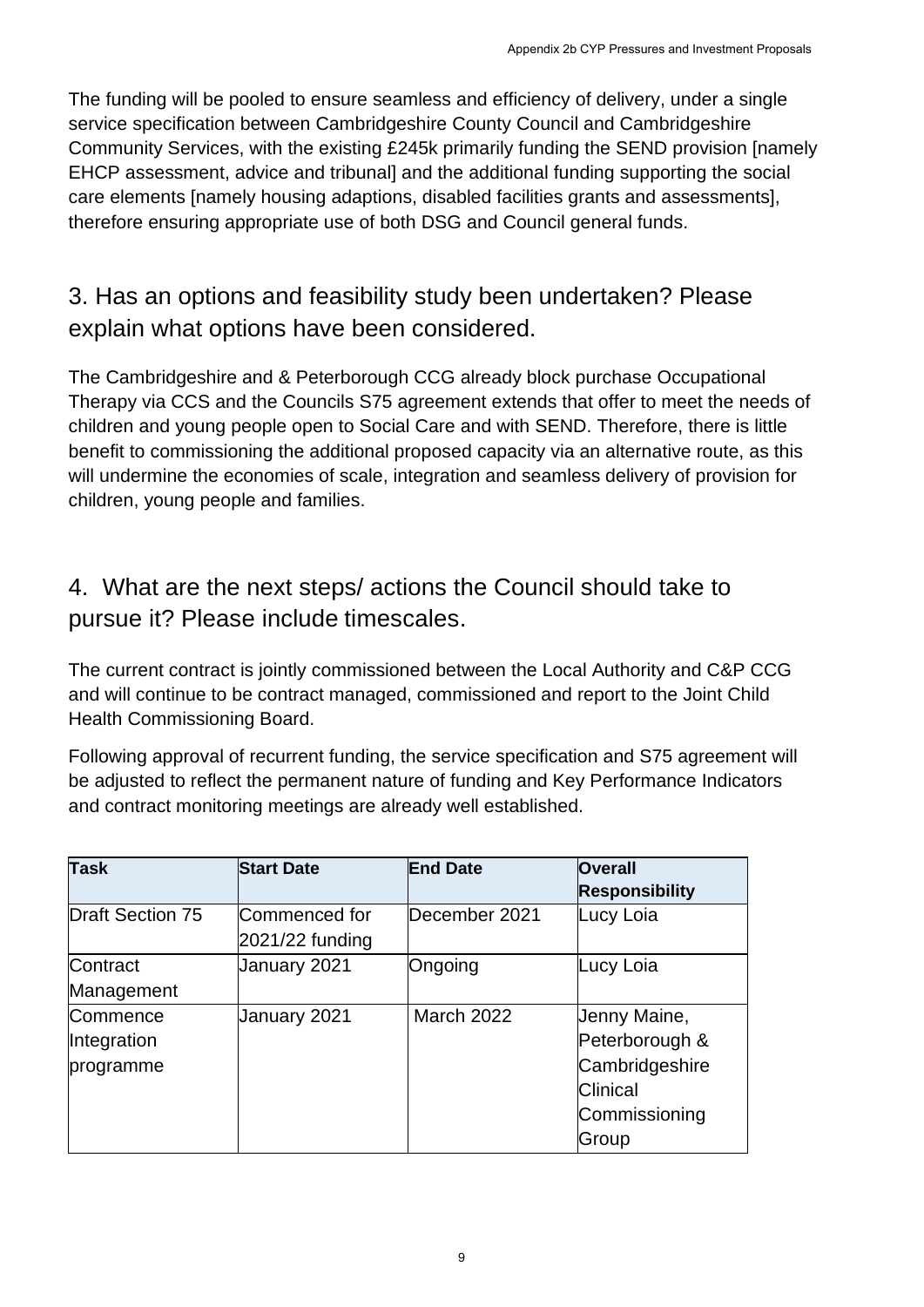### 5. Could this have any effects on people with Protected Characteristics including poverty and rural isolation? If so please provide as much detail as possible.

The contract and additional funding are likely to improve and have a positive impact on those with protected characteristics including poverty and rural isolation, as it will extend the capacity and resources within the service and therefore in turn will bolster the offer of both targeted and specialised services, but also the universal offer provided within schools. No negative impacts can be foreseen at present, however an Equality Impact Assessment will be developed to ensure we are considering people with protected characteristics in our decision making and to allow us to mitigate against any risks of adverse impacts. Appendix 2b CYP Pressures and Investment Proposals<br>
improve and have a positive impact on<br>
bimprove and have a positive impact on<br>
overly and rural isolation? If so please<br>
bimprove and therefore in turn will bolster the o

6. What financial and non-financial benefits are there and how will you measure the performance of these? Are there any dis-benefits? These MUST include how this will benefit the wider internal and external system.

#### Funding Breakdown

Funding Options Year 1: 2021/22 Additional Staffing Requirement

- 2 x Band 7 OTs –Education 1 x Band 6 OT – Education
- 1 x Band 7 OT Social Care

Note "Band" is in relation to the NHS pay band.

- o This funding was already secured, pro rate, as detailed in with section 1.2
- o The provision of services primarily covers Education Health and Care Plan Assessment, Tribunals and support and training in schools and settings.
- o It includes the application of a tiered model (universal, targeted, specialist) to make most efficient use of Occupational Therapy services.
- o The provision of services has reduced unsustainable caseload levels.
- o The provision of services has increased the training offer to all special schools, further releasing capacity on the targeted and specialist service provided by CCS.

Total for 2021/22 £260,970

Year 2: 2022/23 Additional Staffing Requirement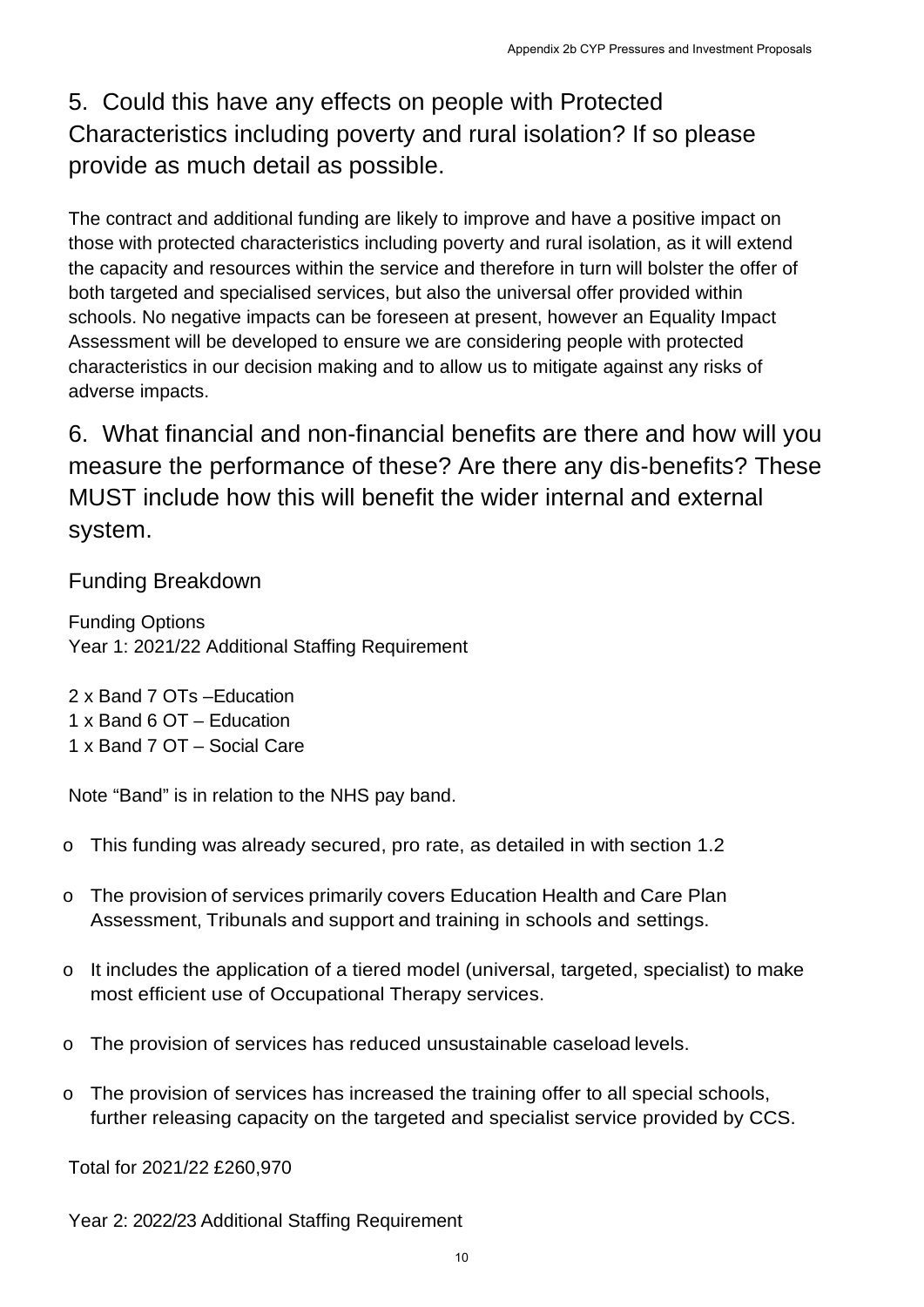- 1 x Band 4 social care
- o This is new and recurring money as requested by this paper.
- o It will support the further roll-out of the tiered model focussing on targeted support within schools and pre -schools.
- o Create a sustainable service with introduction of further skill mix, support the apprenticeship 'grow your own' scheme.
- o Support clinical delivery.
- o Sustainable caseload levels for social care elements of the OT role.

| The total overall additional funding for CCS children's OT service from |  |  |
|-------------------------------------------------------------------------|--|--|
| <b>Cambridgeshire County</b>                                            |  |  |
| Council:                                                                |  |  |
| 2021/22 and 2022/23<br>496,452                                          |  |  |

|                                                                                                                                                                                                                                                                                                                                                                                                                                 | Appendix 2b CYP Pressures and Investment Proposals |
|---------------------------------------------------------------------------------------------------------------------------------------------------------------------------------------------------------------------------------------------------------------------------------------------------------------------------------------------------------------------------------------------------------------------------------|----------------------------------------------------|
| 1 x Band $6$ – Education<br>1 x Band $6 -$ social care<br>$2 \times$ Band 4 – education<br>1 x Band $4$ – social care                                                                                                                                                                                                                                                                                                           |                                                    |
| $\circ$ This is new and recurring money as requested by this paper.                                                                                                                                                                                                                                                                                                                                                             |                                                    |
| It will support the further roll-out of the tiered model – focussing on targeted support<br>C<br>within schools and pre-schools.                                                                                                                                                                                                                                                                                                |                                                    |
| Create a sustainable service with introduction of further skill mix, support the<br>C<br>apprenticeship 'grow your own' scheme.                                                                                                                                                                                                                                                                                                 |                                                    |
| $\circ$ Support clinical delivery.                                                                                                                                                                                                                                                                                                                                                                                              |                                                    |
| $\circ$ Sustainable caseload levels for social care elements of the OT role.                                                                                                                                                                                                                                                                                                                                                    |                                                    |
| Total for 2022/23 £235,482                                                                                                                                                                                                                                                                                                                                                                                                      |                                                    |
| The total overall additional funding for CCS children's OT service from<br><b>Cambridgeshire County</b><br>Council:                                                                                                                                                                                                                                                                                                             |                                                    |
| 496,452<br>2021/22 and 2022/23                                                                                                                                                                                                                                                                                                                                                                                                  |                                                    |
| Therefore, the combined increase inclusive of the existing funding of £245k from the<br>Dedicated Schools Grant [DSG] and the additional requested funding detailed throughout 5.0<br>will be:                                                                                                                                                                                                                                  |                                                    |
| <b>Current Funding</b>                                                                                                                                                                                                                                                                                                                                                                                                          | £245k                                              |
| Requested uplift for 21/22                                                                                                                                                                                                                                                                                                                                                                                                      | £261k                                              |
| Total Funding for 21/22 - which would then be permanent in the base                                                                                                                                                                                                                                                                                                                                                             | £506k                                              |
| Requested uplift for 22/23                                                                                                                                                                                                                                                                                                                                                                                                      | £235k                                              |
| Total Funding for 22/23 - which would then be permanent in the base                                                                                                                                                                                                                                                                                                                                                             | £741k                                              |
| <b>Non-Financial Benefits</b><br>Use of our specialist knowledge with regards to supporting provision needs<br>(assessments, reports, intervention within core offer and discussions when additional<br>input is required)<br>A training offer to SENCOs and settings around core areas identified within our team<br>$\bullet$<br>and at SENCO forums to again ensure efficient referrals and knowledge across<br>Peterborough |                                                    |
| 11                                                                                                                                                                                                                                                                                                                                                                                                                              |                                                    |

#### Non-Financial Benefits

- Use of our specialist knowledge with regards to supporting provision needs (assessments, reports, intervention within core offer and discussions when additional input is required)
- A training offer to SENCOs and settings around core areas identified within our team and at SENCO forums to again ensure efficient referrals and knowledge across Peterborough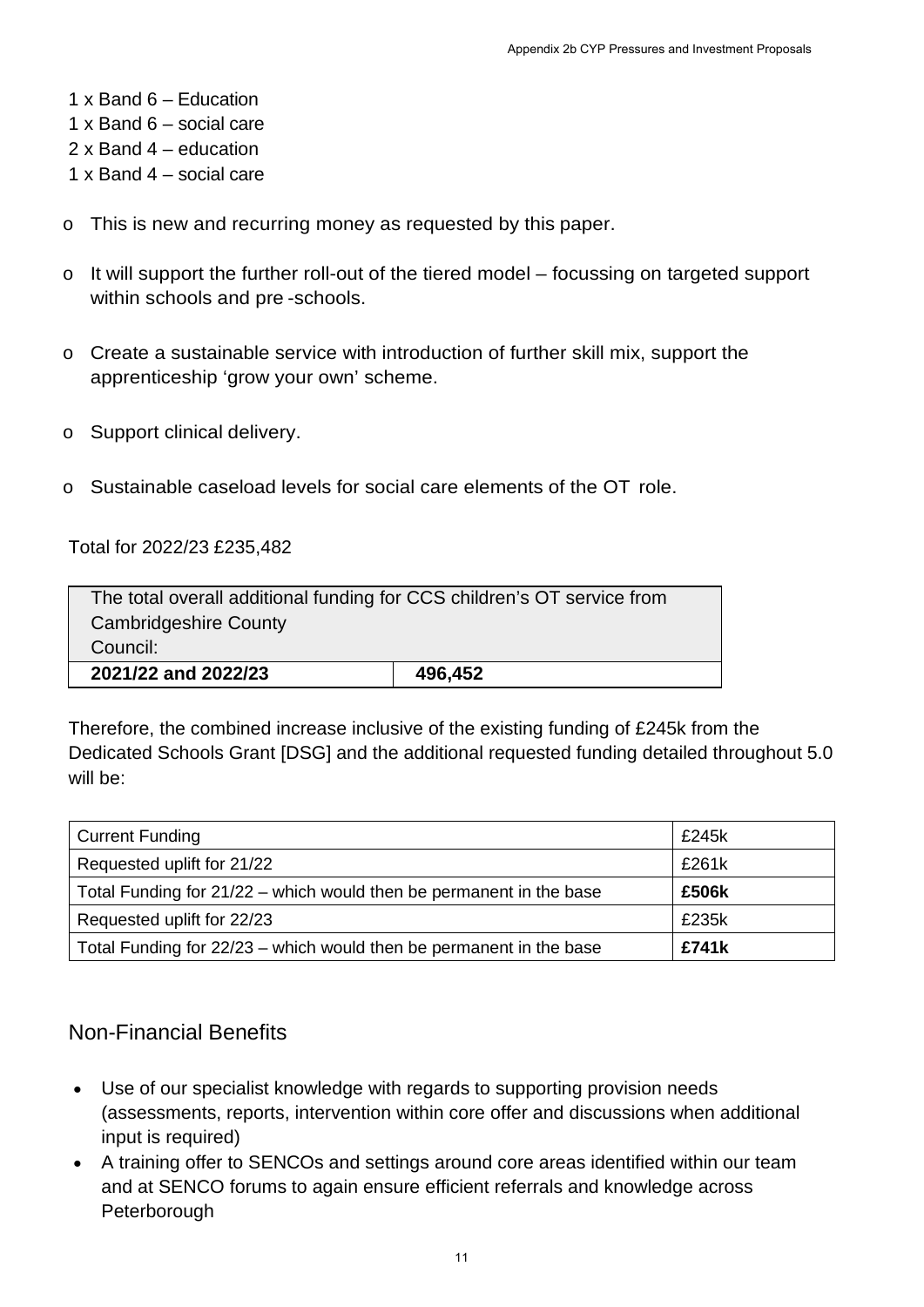- Updated resource guides sign post to our universal offer (so Parents and Settings can access for free online) and a more targeted offer suggesting resources either freely or commercially available for settings/teachers to follow up on if ongoing concerns
- Improved timeliness of assessment and provision
- Improved confidence in accessibility and provision of support
- Equitable provision of services across education and social care

### 7. Are there any identified risks which may impact on the potential delivery of this? What is the risk if we do not act?

| 7. Are there any identified risks which may impact on the<br>potential delivery of this? What is the risk if we do not act? | Updated resource guides sign post to our universal offer (so Parents and Settings can<br>access for free online) and a more targeted offer suggesting resources either freely or<br>commercially available for settings/teachers to follow up on if ongoing concerns<br>Improved timeliness of assessment and provision<br>Improved confidence in accessibility and provision of support<br>Equitable provision of services across education and social care |                                |                                         |
|-----------------------------------------------------------------------------------------------------------------------------|--------------------------------------------------------------------------------------------------------------------------------------------------------------------------------------------------------------------------------------------------------------------------------------------------------------------------------------------------------------------------------------------------------------------------------------------------------------|--------------------------------|-----------------------------------------|
| <b>Risk</b>                                                                                                                 | <b>Mitigation</b>                                                                                                                                                                                                                                                                                                                                                                                                                                            | <b>RAG</b> (should<br>the risk | <b>Overall</b><br><b>Responsibility</b> |
|                                                                                                                             |                                                                                                                                                                                                                                                                                                                                                                                                                                                              | occur)                         |                                         |
| Failure to negotiate new                                                                                                    | This is already in                                                                                                                                                                                                                                                                                                                                                                                                                                           | Amber                          | P&CCCG                                  |
| specification                                                                                                               | final form and new                                                                                                                                                                                                                                                                                                                                                                                                                                           |                                | Childrens                               |
|                                                                                                                             | offer from CCS is                                                                                                                                                                                                                                                                                                                                                                                                                                            |                                | Commissioning                           |
| Recruitment-                                                                                                                | in writing<br>Recoupment                                                                                                                                                                                                                                                                                                                                                                                                                                     | Amber                          | <b>CCS</b>                              |
| national shortfall in                                                                                                       | mechanisms within                                                                                                                                                                                                                                                                                                                                                                                                                                            |                                |                                         |
| workforce causing                                                                                                           | the specification on                                                                                                                                                                                                                                                                                                                                                                                                                                         |                                |                                         |
| both delays in                                                                                                              | vacancies                                                                                                                                                                                                                                                                                                                                                                                                                                                    |                                |                                         |
| services for families                                                                                                       | Provision of private                                                                                                                                                                                                                                                                                                                                                                                                                                         |                                |                                         |
| and non-delivery                                                                                                            | OT's with                                                                                                                                                                                                                                                                                                                                                                                                                                                    |                                |                                         |
| against contract                                                                                                            | recoupment                                                                                                                                                                                                                                                                                                                                                                                                                                                   |                                |                                         |
|                                                                                                                             | [although more                                                                                                                                                                                                                                                                                                                                                                                                                                               |                                |                                         |
|                                                                                                                             | costly]                                                                                                                                                                                                                                                                                                                                                                                                                                                      |                                |                                         |
| Ongoing increasing                                                                                                          | Close contract                                                                                                                                                                                                                                                                                                                                                                                                                                               | Amber                          | P&CCCG                                  |
| demand - so may<br>additional resources in                                                                                  | managements and                                                                                                                                                                                                                                                                                                                                                                                                                                              |                                | <b>Childrens</b>                        |
| the future                                                                                                                  | deployment of<br>resource to manage                                                                                                                                                                                                                                                                                                                                                                                                                          |                                | Commissioning                           |
|                                                                                                                             | demand                                                                                                                                                                                                                                                                                                                                                                                                                                                       |                                | <b>CCS</b>                              |
|                                                                                                                             | Upskilling of schools                                                                                                                                                                                                                                                                                                                                                                                                                                        |                                |                                         |
|                                                                                                                             | so improved                                                                                                                                                                                                                                                                                                                                                                                                                                                  |                                |                                         |
|                                                                                                                             | universal offer                                                                                                                                                                                                                                                                                                                                                                                                                                              |                                |                                         |
|                                                                                                                             | reducing demand on                                                                                                                                                                                                                                                                                                                                                                                                                                           |                                |                                         |
|                                                                                                                             | specialist therapies                                                                                                                                                                                                                                                                                                                                                                                                                                         |                                |                                         |
| Inaccurate forecasts                                                                                                        | Forecasts are                                                                                                                                                                                                                                                                                                                                                                                                                                                | Amber                          | P&CCCG                                  |
|                                                                                                                             | redefined annually                                                                                                                                                                                                                                                                                                                                                                                                                                           |                                | Childrens                               |
|                                                                                                                             | in line with SEN2                                                                                                                                                                                                                                                                                                                                                                                                                                            |                                | Commissioning                           |
|                                                                                                                             | return                                                                                                                                                                                                                                                                                                                                                                                                                                                       |                                | <b>CCS</b>                              |
|                                                                                                                             | Contract<br>management and                                                                                                                                                                                                                                                                                                                                                                                                                                   |                                |                                         |
|                                                                                                                             | analysis of                                                                                                                                                                                                                                                                                                                                                                                                                                                  |                                |                                         |
|                                                                                                                             | management                                                                                                                                                                                                                                                                                                                                                                                                                                                   |                                |                                         |
|                                                                                                                             |                                                                                                                                                                                                                                                                                                                                                                                                                                                              |                                |                                         |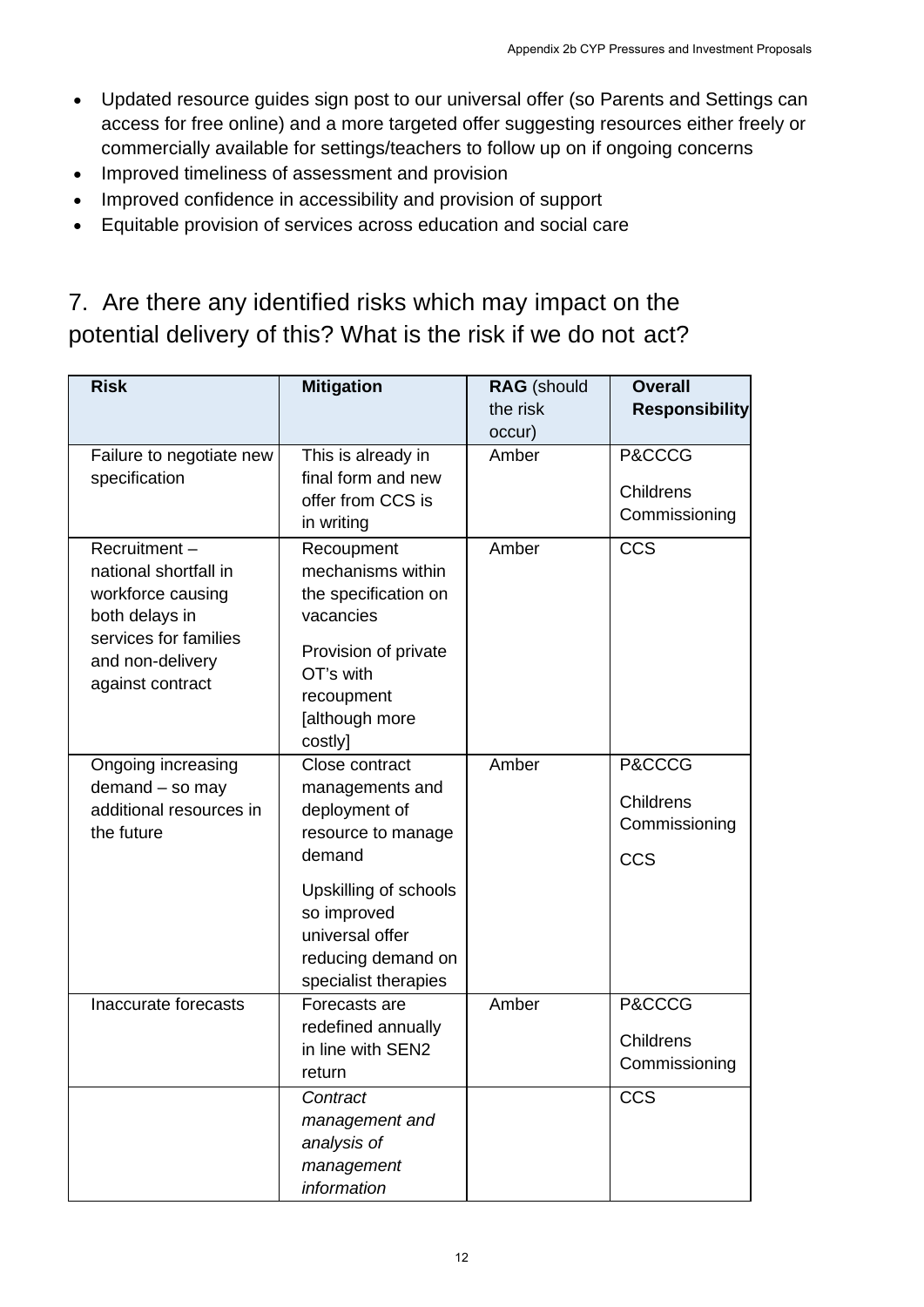### 8. Scope: What is within scope? What is outside of scope?

The service covers education and social care in Cambridgeshire only. Peterborough City Council is out of scope for this business case, as is any other therapies already commissioned by the Council.

#### Summary & Recommendations

1. There is already a significant pressure on the existing Occupational Therapy Service across Cambridgeshire, significantly impacting on the timeliness and efficiency of provision offered to children and young people eligible for service. In addition, there is a growing financial pressure on services as a result of a lack of Occupational Provision in order to assess and provide quality EHCP advice and subsequently robust evidence of provision resulting in expedition of tribunal process.

2. There is also an opportunity to conduct a full and proper commissioning exercise that looks to understand the detailed and segmented demand likely to require Occupational Therapy in the future and ensure the totality of resources across all funding services and organisations to deliver efficient, effective, high quality and good value provision through the implementation of an integrated service delivery model across education, health and social care.

3. However, the current funding arrangements are significantly stalling the ability to deliver early intervention, prevention and timely provision of advice and support and therefore it is recommended that the funding identified in 5.0 is agreed under an interim service specification to address the immediate issues and concerns, whilst allowing for a sufficient pool of resources to be considered as part of an Occupational Therapy review and identification of the correct service delivery model to ensure a robust and sustainable provision in the future. Appendix 2b CYP Pressures and Investment Proposals<br>
And is outside of scope?<br>
1) Cambridgeshire only. Peterborough City<br>
1988 is any other therapies already<br>
1988 is any other therapies already<br>
1988 is any other therapies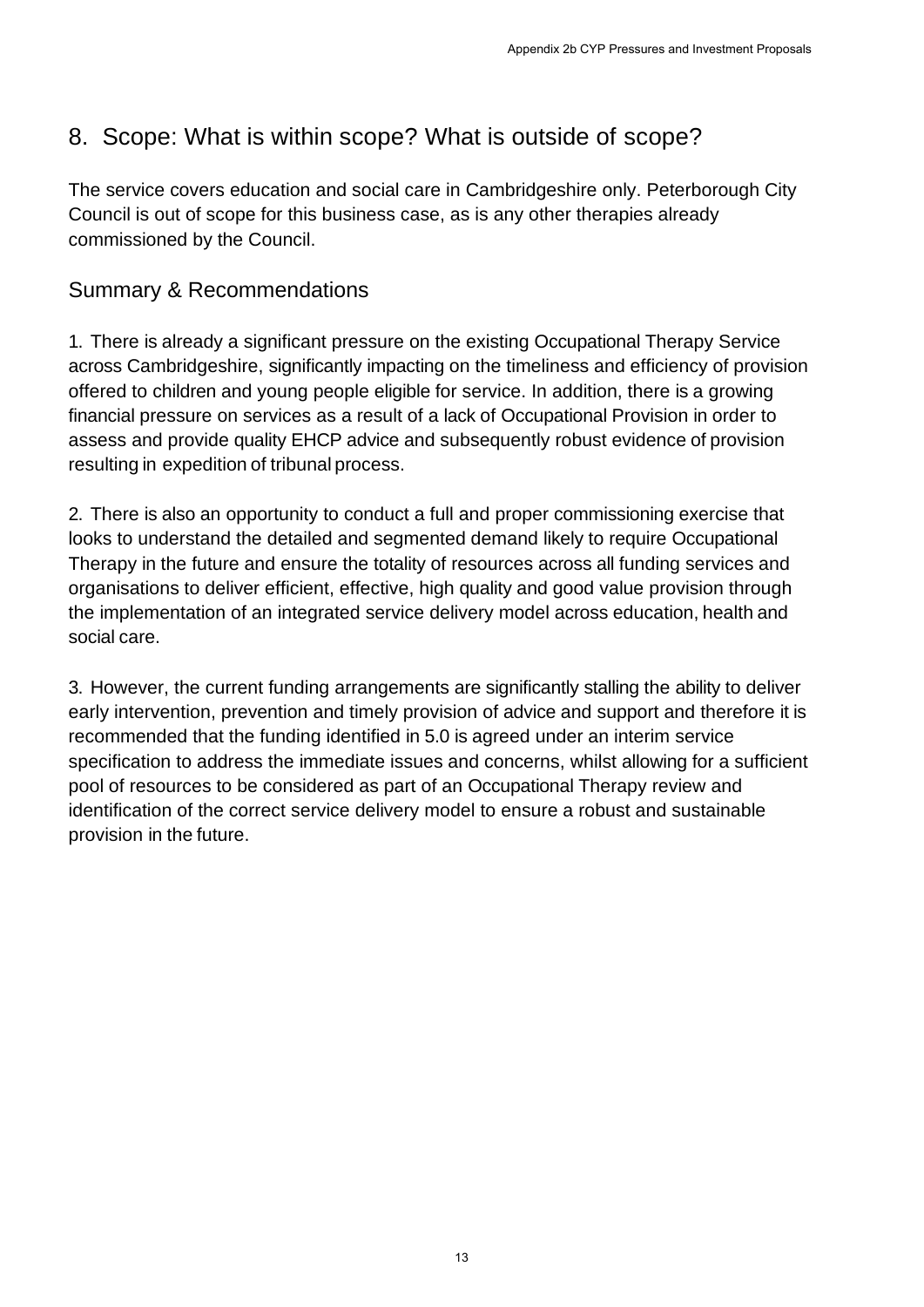# Business Planning: Business Case Investment proposal

|                                       | Appendix 2b CYP Pressures and Investment Proposals                                                                                                                               |
|---------------------------------------|----------------------------------------------------------------------------------------------------------------------------------------------------------------------------------|
|                                       | <b>Business Planning: Business Case Investment proposal</b>                                                                                                                      |
| <b>Project Title:</b>                 | <b>SEND Capacity</b>                                                                                                                                                             |
| Committee:                            | Childrens and Young People (CYP)                                                                                                                                                 |
| 2022-23 Investment amount:            | £562,200 / £325k                                                                                                                                                                 |
| £325k                                 | Annual permanent investment of £562,200. Plus a one off investment in 22/23 of                                                                                                   |
| <b>Brief Description of proposal:</b> | <b>SEND (Special Educational Needs and Disability)</b><br>Capacity to address resourcing challenges with<br>Education, as previously approved at JMT (Joint<br>Management Team). |
| Date of version: 17 September 2021    | BP Reference: A/R.4.038                                                                                                                                                          |
| Business Leads / Sponsors:            | Jonathan Lewis, Director of Education                                                                                                                                            |
|                                       |                                                                                                                                                                                  |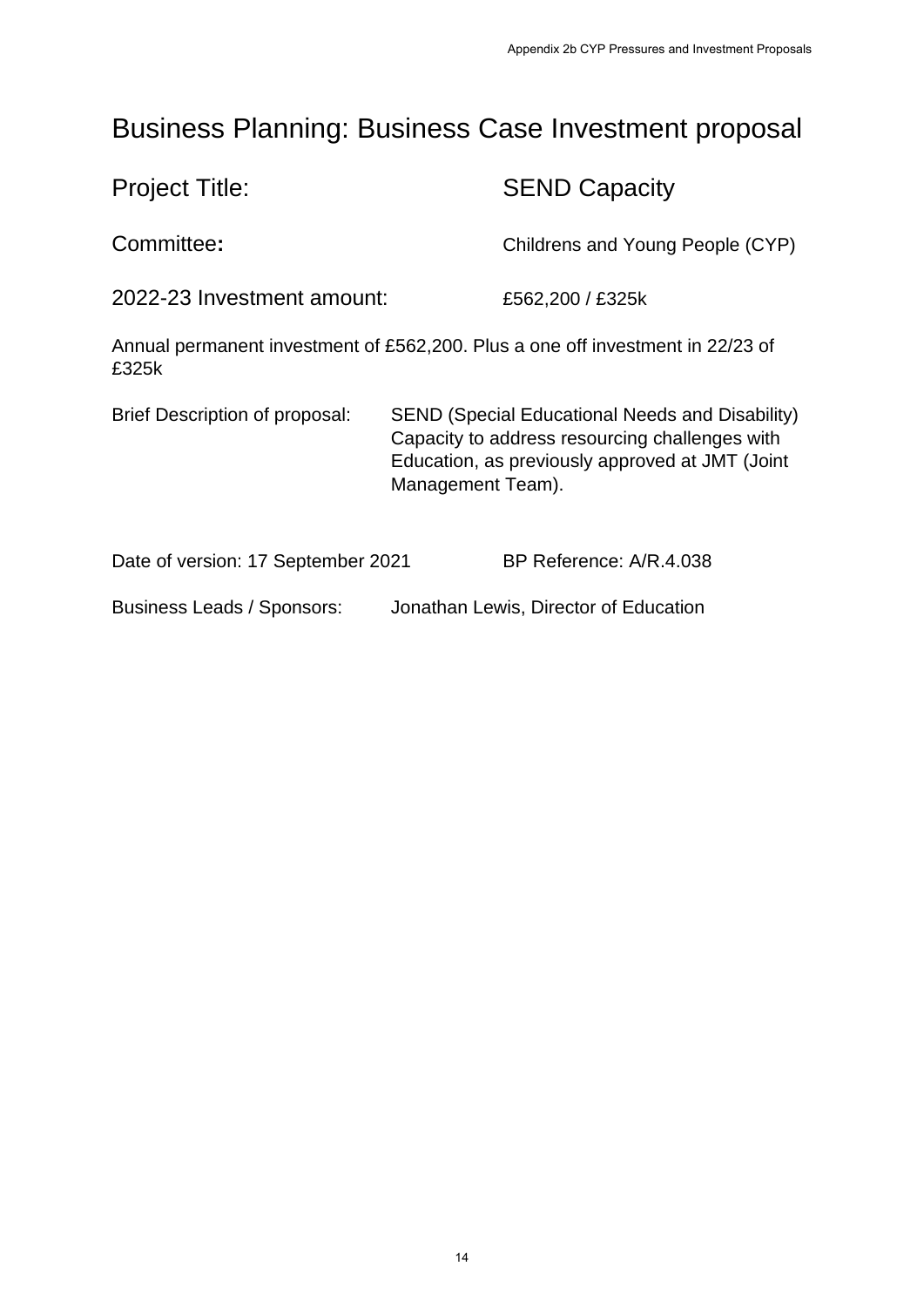### 1. Please describe what the proposed outcomes are:

- Statutory assessment team Casework and Business Officers
- Educational psychology Educational Psychologists
- Place planning and business intelligence Education Officer with SEND specialism and Senior Analyst.

|                                                                                                                                              | Appendix 2b CYP Pressures and Investment Proposals                                                                                                                                                                                                                                                                                                                                                                                                                                                                                                                                                                                                                                                                                                                                                                                                     |
|----------------------------------------------------------------------------------------------------------------------------------------------|--------------------------------------------------------------------------------------------------------------------------------------------------------------------------------------------------------------------------------------------------------------------------------------------------------------------------------------------------------------------------------------------------------------------------------------------------------------------------------------------------------------------------------------------------------------------------------------------------------------------------------------------------------------------------------------------------------------------------------------------------------------------------------------------------------------------------------------------------------|
|                                                                                                                                              | 1. Please describe what the proposed outcomes are:                                                                                                                                                                                                                                                                                                                                                                                                                                                                                                                                                                                                                                                                                                                                                                                                     |
| secondary where rates are lower.                                                                                                             | This business case outlines the need for a permanent increase in base budget for<br>the service, so we can keep pace with our statutory responsibility. A huge amount of<br>work is currently underway to look at savings/transformation in SEND, but in this<br>area, any efficiency saving is likely to be offset by increasing numbers, especially as<br>growth in numbers is highest in the primary sector and these will move through into                                                                                                                                                                                                                                                                                                                                                                                                        |
| contained in section 8:                                                                                                                      | Additional capacity is required in the following teams, with the full cost breakdown                                                                                                                                                                                                                                                                                                                                                                                                                                                                                                                                                                                                                                                                                                                                                                   |
| $\bullet$<br>$\bullet$<br>$\bullet$                                                                                                          | Statutory assessment team - Casework and Business Officers<br>Educational psychology - Educational Psychologists<br>Place planning and business intelligence - Education Officer with SEND<br>specialism and Senior Analyst.<br>The Statutory Assessment Team is required to undertake the following tasks, all of<br>which relate to the statutory duties of the Local Authority:                                                                                                                                                                                                                                                                                                                                                                                                                                                                     |
| Managing<br><b>Education Health</b><br>and Care Needs<br>Assessment<br>(EHCNA) and<br>Education, Health<br>and Care Plan<br>(EHCP) processes | These processes include managing within statutory<br>timescales:<br><b>Requests for Education Health and Care Plan Needs</b><br>Assessment (EHCNA).<br>Statutory EHCP planning meetings with parents.<br>Preparing and issuing proposed, amended and final<br>$\bullet$<br>EHCPs.<br><b>EHCP Annual Review monitoring and issuing</b><br>amended EHCPs.                                                                                                                                                                                                                                                                                                                                                                                                                                                                                                |
| Arranging<br>placements and<br>provision for<br>children and young<br>people with<br>EHCPs (or<br>Statements).                               | These processes include managing, within statutory<br>timescales, the following:<br>The LA response to parent and/or child /young person<br>(C/YP) views.<br>Consultation with special and mainstream schools and<br>$\bullet$<br>education settings to arrange placement. This<br>includes placements in Independent Special<br>Educational Provision (ISEP).<br>The monitoring of start and end dates for C/YP in<br>$\bullet$<br>special educational provision.<br>The annual phase transfer of C/YP with EHCPs (e.g.<br>$\bullet$<br>Primary to secondary school).<br>Placement of C/YP arriving in Cambridgeshire from<br>$\bullet$<br>another LA.<br>Provision of alternative education such as home tuition<br>$\bullet$<br>where required.<br>Provision of specialist equipment, therapies, specialist<br>$\bullet$<br>support where required. |
|                                                                                                                                              | 15                                                                                                                                                                                                                                                                                                                                                                                                                                                                                                                                                                                                                                                                                                                                                                                                                                                     |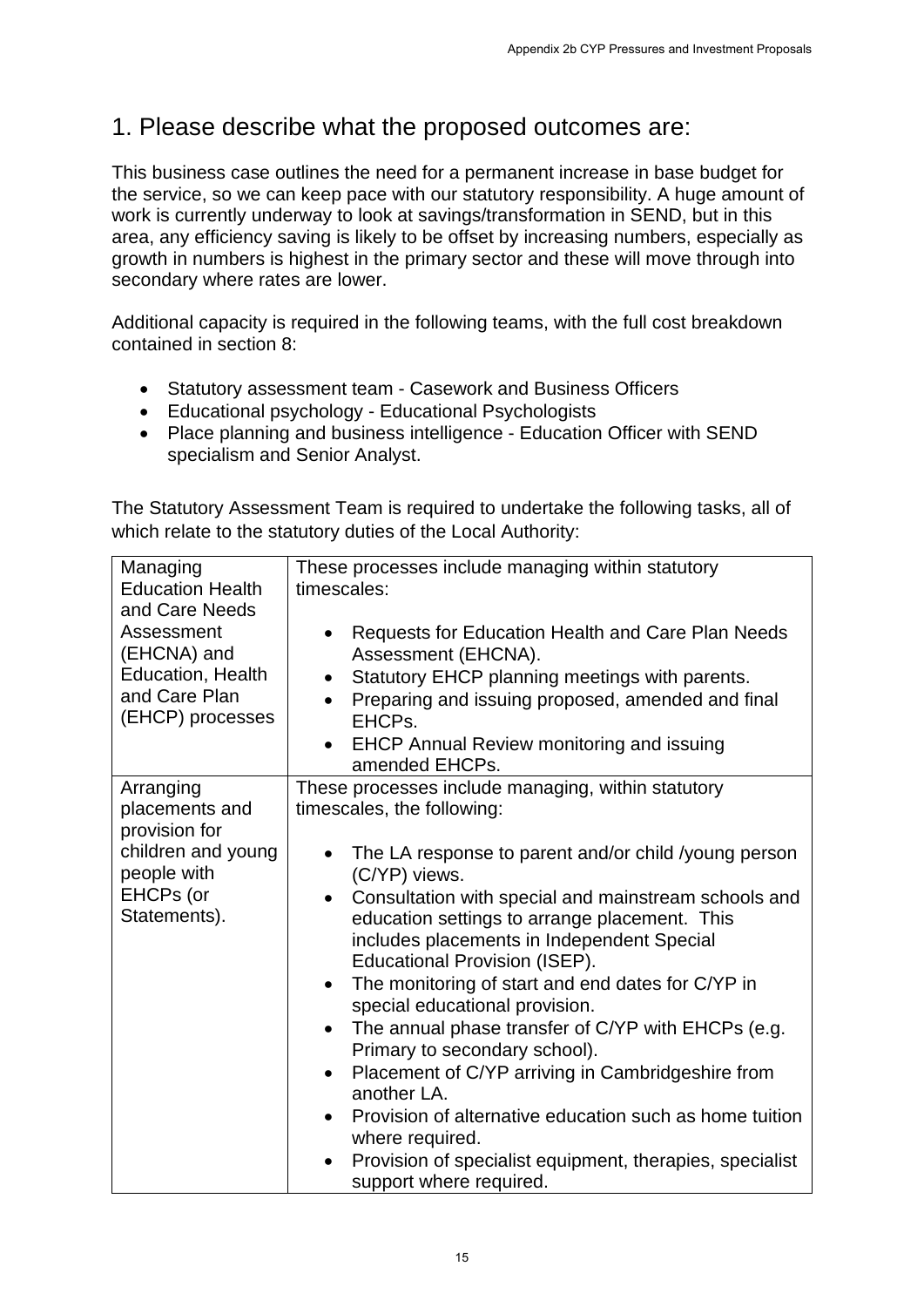|                                | Appendix 2b CYP Pressures and Investment Proposals                                                                                                                                                                                                                                                                                                                                                                                                                                                                                                                                                                                                                                                                                                           |
|--------------------------------|--------------------------------------------------------------------------------------------------------------------------------------------------------------------------------------------------------------------------------------------------------------------------------------------------------------------------------------------------------------------------------------------------------------------------------------------------------------------------------------------------------------------------------------------------------------------------------------------------------------------------------------------------------------------------------------------------------------------------------------------------------------|
|                                |                                                                                                                                                                                                                                                                                                                                                                                                                                                                                                                                                                                                                                                                                                                                                              |
|                                | Resolution of placement breakdown - including<br>$\bullet$                                                                                                                                                                                                                                                                                                                                                                                                                                                                                                                                                                                                                                                                                                   |
|                                | exploration of alternative placement or provision.                                                                                                                                                                                                                                                                                                                                                                                                                                                                                                                                                                                                                                                                                                           |
|                                | Provision of advice on transport needs for pupils with<br>EHCP.                                                                                                                                                                                                                                                                                                                                                                                                                                                                                                                                                                                                                                                                                              |
| Financial<br>management.       | Allocation of top up funding to mainstream schools,<br>$\bullet$<br>colleges, special schools and units for students with<br>EHCPs. Checking start and end dates and monthly<br>updating central finance records.<br>Raising purchase orders for Independent School<br>placements - managing within-year-adjustments -                                                                                                                                                                                                                                                                                                                                                                                                                                       |
|                                | checking start and end dates - updating records<br>Ordering specialist equipment - raising purchase<br>orders - checking costs against committed<br>expenditure.<br>Provision of monthly financial reports (e.g. general<br>$\bullet$                                                                                                                                                                                                                                                                                                                                                                                                                                                                                                                        |
|                                | ledger)                                                                                                                                                                                                                                                                                                                                                                                                                                                                                                                                                                                                                                                                                                                                                      |
|                                | Management of recoupment.<br>$\bullet$                                                                                                                                                                                                                                                                                                                                                                                                                                                                                                                                                                                                                                                                                                                       |
|                                | Home tuition for pupils Educated at home - managing<br>referrals - managing provider bids - raising purchase<br>orders – checking invoices – checking start and end<br>dates - updating records - scanning provider<br>contracts.                                                                                                                                                                                                                                                                                                                                                                                                                                                                                                                            |
|                                | Each of the above responsibilities carries extensive administrative processes                                                                                                                                                                                                                                                                                                                                                                                                                                                                                                                                                                                                                                                                                |
|                                | including the preparation of EHCP documents themselves, papers for panels,<br>papers for SEN Tribunals, record keeping, finance spreadsheets, performance<br>reports, letters to parents, schools, and other professionals                                                                                                                                                                                                                                                                                                                                                                                                                                                                                                                                   |
| Teams (Educational Psychology) | Current team pressures in the Statutory Assessment Team and SEND District                                                                                                                                                                                                                                                                                                                                                                                                                                                                                                                                                                                                                                                                                    |
|                                | The service maintains consistently high key performance indicators for Statutory<br>Assessment, the high percentage rate of timescales being met for 20 week<br>assessment masks an underbelly of strain within the system. Educational<br>Psychologists, as part of the wider multi-disciplinary SEND district teams offer a time<br>allocation model to schools. We are now seeing a pattern where Educational<br>Psychologists non-statutory assessment time is being suspended to be able to fulfil<br>the numbers of statutory assessments. This comes at a time where preventative<br>work and critical incidents are more crucial than ever. Where early intervention<br>support decreases, Cambridgeshire will see an even greater demand for EHCPs. |
|                                | Over the past three years, our Annual Review processing within Business Support<br>runs at around 6-12 months behind timescales. Again, this is a common issue across<br>the Eastern region and beyond, with some London authorities, for example, reporting<br>a three year back log in Annual Reviews. The crucial issue here, though, is that<br>casework officers and Educational Psychologist do not have the capacity to:                                                                                                                                                                                                                                                                                                                              |
| when needs have been met.      | Attend annual reviews – this is leading to a lack of capacity to de-escalate                                                                                                                                                                                                                                                                                                                                                                                                                                                                                                                                                                                                                                                                                 |
|                                |                                                                                                                                                                                                                                                                                                                                                                                                                                                                                                                                                                                                                                                                                                                                                              |
|                                | 16                                                                                                                                                                                                                                                                                                                                                                                                                                                                                                                                                                                                                                                                                                                                                           |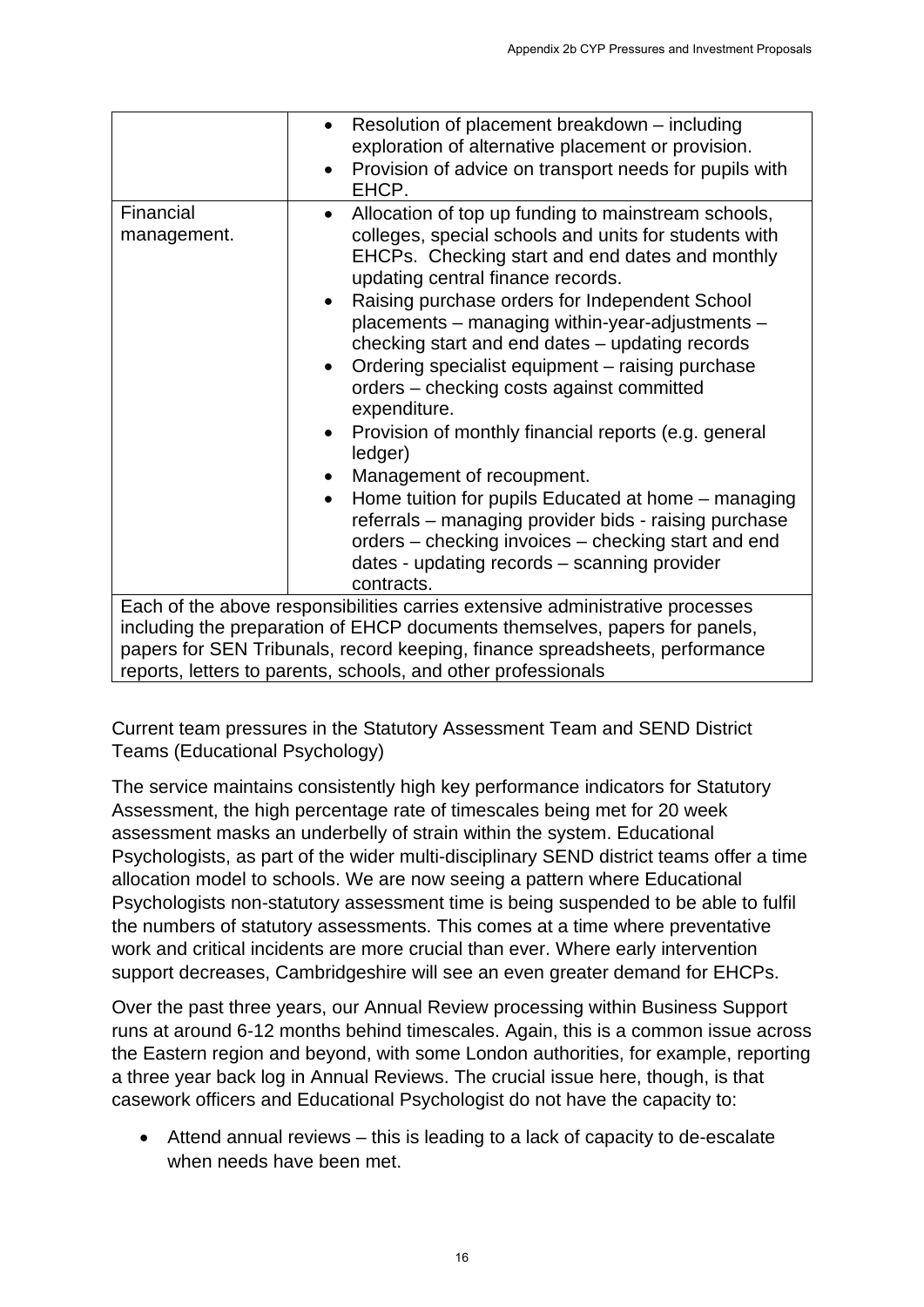- Attend annual reviews at key points of transition.
- Have adequate time to analyse annual reviews carried out by the setting and agree or challenge wording, changes to provision, use of funding, quality of outcomes or consideration for the ceasing of plans where outcomes have been achieved.
- Where there are emergency annual reviews, Educational Psychologists or Casework Officers are not always able to attend, to facilitate solutions which prevent breakdown of placement. There is a direct correlation between these instances and the increase of pupils moving on to expensive tuition programmes, into special school or more specialist independent provision.

Analysis of recent data around complaints highlights the significant amount of complaints and Local Government Omudsmen (LGO) investigations relating to the Statutory Assessment Team in particular complaints related to delays in meeting statutory deadlines. Mediation and Tribunals are currently covered by one Casework Officer (CWO) (0.8) and this volume of work is too high. This is currently a single point of failure for the Statutory Assessment Team.

Place Planning team works effectively and efficiently to ensure the delivery of all of the Council's statutory duties with respect to mainstream education place planning, specifically securing an appropriate match between places and demand for the populations served by Cambridgeshire County Council (CCC) and Peterborough City Council (PCC), including through the commissioning of new provision to serve children and young people in the 0-19 age range. It does this with the support of Business Intelligence, Education Capital and Planning colleagues.

Currently the provision for SEND children sits outside of this team and the responsibility for the strategic planning for SEND places and schools is not supported by a dedicated and skilled SEND place planning team. Place planning at this strategic level should be the same for all children irrespective of their needs. In some ways, the information utilised by the place planning team also covers the demographics and changing needs of children with SEND as the demographic and sufficiency data which informs the Place Planning Team's work is based on birth rate analysis as well as growth in housing, amongst other factors. All these factors include a percentage of SEND needs, which potentially, is not accurately being fully incorporated into plans within the overall place planning strategy. Aspendix 2b COP Pressures and Investment Proposals<br>
and reviews carried out by the setting and<br>
as to provision, use of funding, quality of<br>
areasing of plans where outcomes have<br>
areas to provision, use of funding, qualit

This proposal seeks to add capacity to the existing and excellent place planning team, enabling them to have, within their compliment, a dedicated SEND officer, who can work alongside the team and utilise specific data from Business Intelligence and Commissioning to ensure we have a strategic approach to planning education infrastructure that incorporates all children irrespective of needs. Plus additional Senior Analyst Role within Business Intelligence for forecast modelling, data interpretation and model development.

This additional capacity will enable SEND sufficiency to be planned alongside mainstream provision plans and will support joined up approaches to solutions that will increase the level of inclusion and ensure that all children are 'in sight' from birth.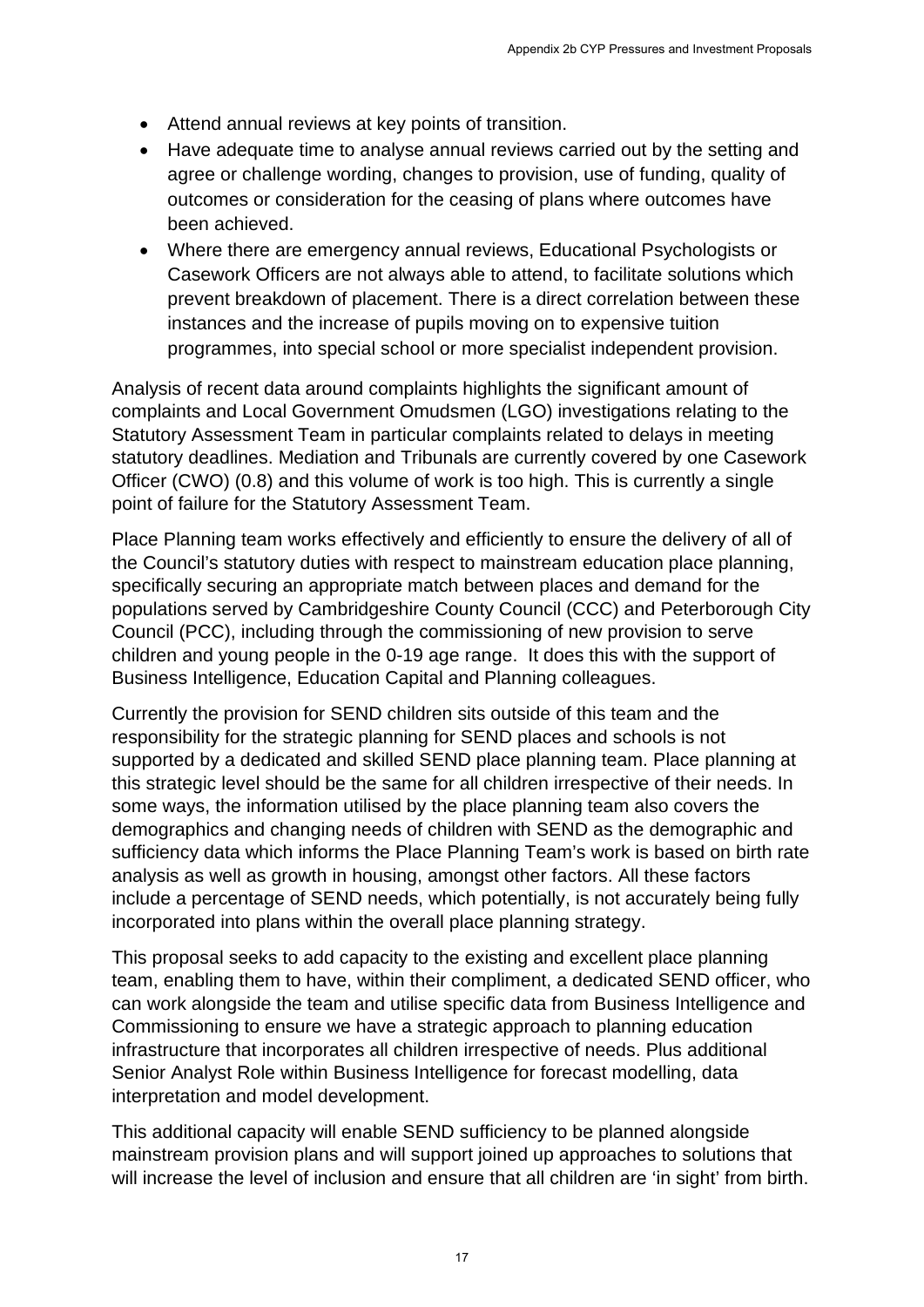We are also expecting an Ofsted inspection of our SEND services in 2022 and the inspection will focus on these areas.

This business case supports the Council's outcome of 'Helping our Children learn, develop and live life to the full'.

#### 2. What evidence has been used to support this work, how does this link to any existing strategies/policies?

Our growth in numbers has been exceptional since the reforms in SEND in 2015 but our overall rate of growth in recent years has been similar to other shire counties, showing the challenges we face nationally.



There are currently 6044 EHCPs (Education, Health and Care Plans) in Cambridgeshire, with over 900 new plans issued in the last year, an increase of 41.5% against the previous reporting period. This represents an increase of 236% over the last six years. Growth in EHCPs is particularly acute in those aged 10 and under (primary school and early years) and 20 and over.

Trends for the future forecast a year on year increase in EHCPs representing a 47% increase by 2031 based on current trends.

### 3. Has an options and feasibility study been undertaken? Please explain what options have been considered.

This is an in house provision and is a statutory requirement to deliver. Currently there is insufficient capacity in the team to meet the increased demands for the service.

#### 4. What are the next steps/ actions the Council should take to pursue it? Please include timescales.

Recruitment to additional posts will be required, as outlined in section 8.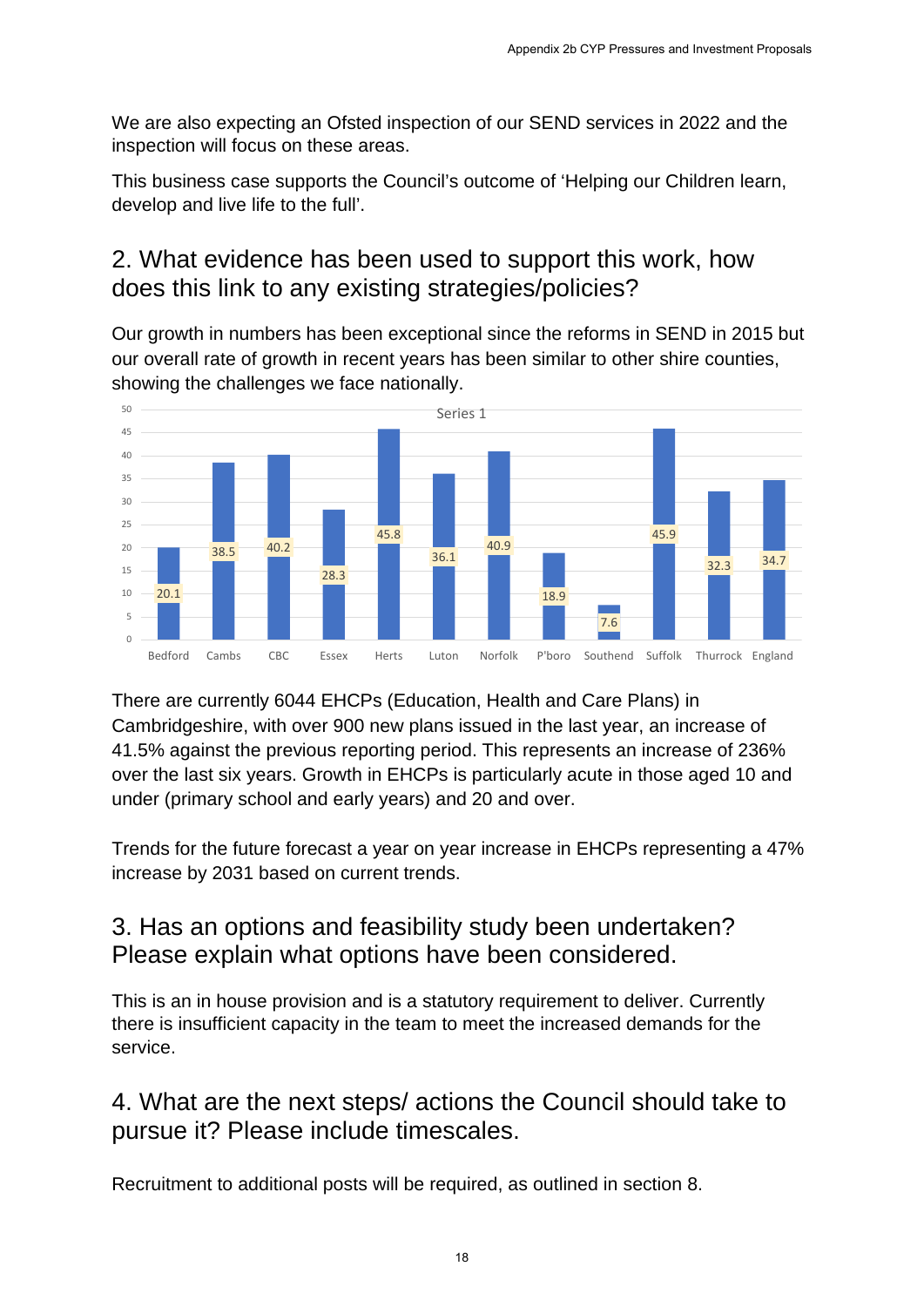| <b>Task</b>               | <b>Start Date</b>                                                                                                                                                             | <b>End Date</b> | <b>Overall</b><br><b>Responsibility</b>                                                                                                                                                                                                                          |
|---------------------------|-------------------------------------------------------------------------------------------------------------------------------------------------------------------------------|-----------------|------------------------------------------------------------------------------------------------------------------------------------------------------------------------------------------------------------------------------------------------------------------|
| Recruitment of<br>posts   | November 2021                                                                                                                                                                 | February 2022   | Jo Hedley (SAT &<br>Eps)                                                                                                                                                                                                                                         |
|                           |                                                                                                                                                                               |                 | <b>Clare Buckingham</b><br>(Place Planning)                                                                                                                                                                                                                      |
|                           |                                                                                                                                                                               |                 | <b>Tom Barden</b><br>(Business<br>Intelligence)                                                                                                                                                                                                                  |
|                           | please provide as much detail as possible.<br>Children and young people - a continued focus on improving outcomes with an<br>emphasis on meeting a child's needs inclusively. |                 |                                                                                                                                                                                                                                                                  |
|                           | placed upon staff, and improving continuity of the service for children and young                                                                                             |                 | Statutory Assessment staff – the service has lost seven posts in the last two months<br>including two senior managers. All have cited the work pressure as their reason to<br>leave. Additional capacity should have a positive impact by reducing the pressures |
|                           | proposal is equitable in its aims and delivery.                                                                                                                               |                 | people, however an Equality Impact Assessment will be developed to ensure this                                                                                                                                                                                   |
|                           | internal and external system.                                                                                                                                                 |                 | 6. What financial and non-financial benefits are there and how<br>will you measure the performance of these? Are there any dis-<br>benefits? These MUST include how this will benefit the wider                                                                  |
| <b>Financial Benefits</b> |                                                                                                                                                                               |                 |                                                                                                                                                                                                                                                                  |
|                           |                                                                                                                                                                               |                 | A huge amount of work is currently underway to look at savings / transformation in<br>SEND (see SEND Transformation Business Case) but it is likely in this area that any                                                                                        |
| where rates are lower.    | efficiency saving is likely to be offset by increasing numbers especially as growth in                                                                                        |                 | numbers is highest in the primary sector and these will move through into secondary                                                                                                                                                                              |

### 5. Could this have any effects on people with Protected Characteristics including poverty and rural isolation? If so please provide as much detail as possible.

#### Financial Benefits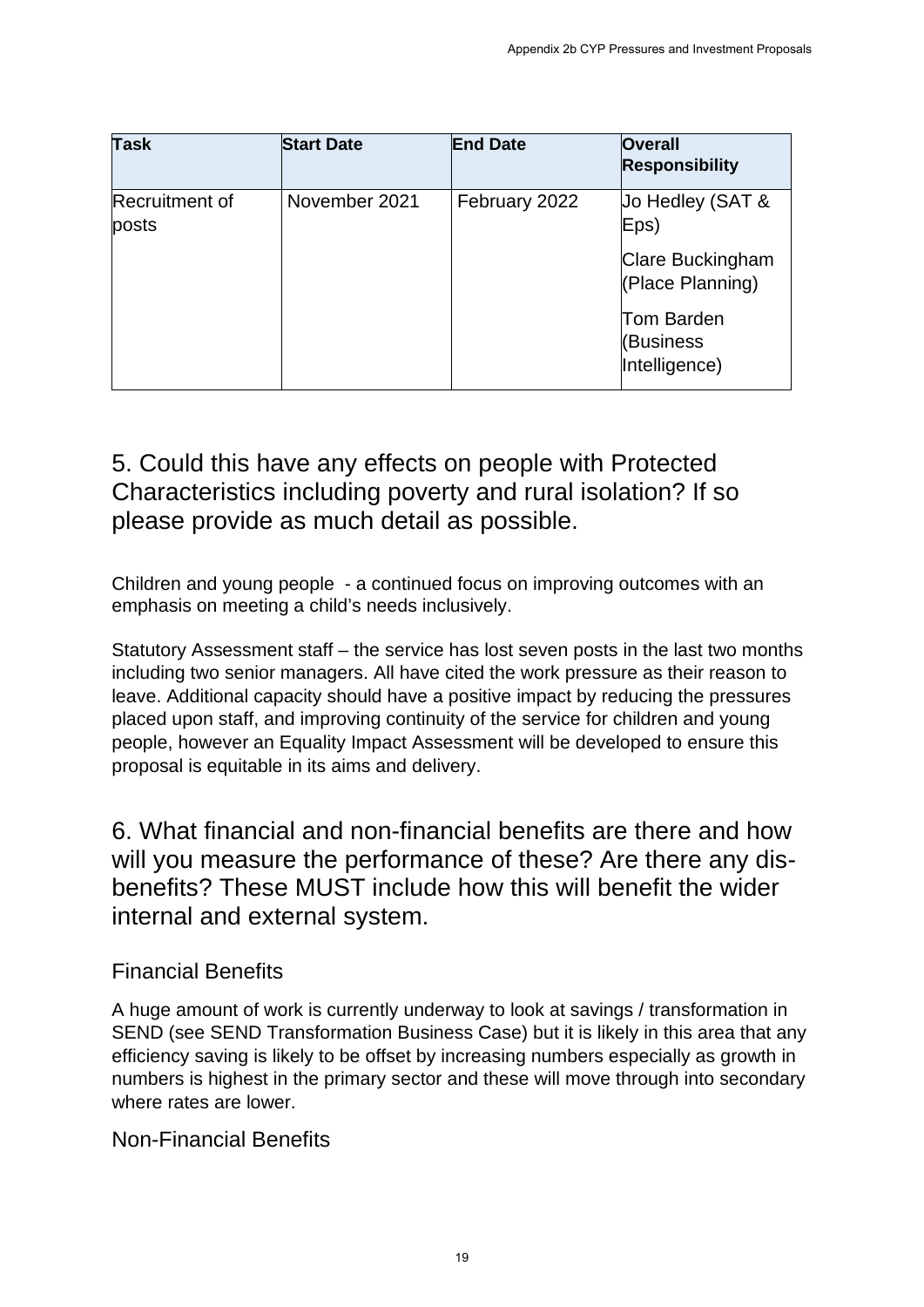### 7. Are there any identified risks which may impact on the potential delivery of this? What is the risk if we do not act?

| requirement for Education, Health and Care Plans.                                                 |                                             |                                                                                                                                                                                                                                                                                                                                                                                           |
|---------------------------------------------------------------------------------------------------|---------------------------------------------|-------------------------------------------------------------------------------------------------------------------------------------------------------------------------------------------------------------------------------------------------------------------------------------------------------------------------------------------------------------------------------------------|
| <b>Mitigation</b>                                                                                 | <b>RAG</b><br>(should<br>the risk<br>occur) | <b>Overall</b><br><b>Responsibility</b>                                                                                                                                                                                                                                                                                                                                                   |
| <b>Broaden</b><br>that we are unable to recruit to posts<br>advertising<br>support of<br>OPUS/HR. | Green                                       | Jo Hedley                                                                                                                                                                                                                                                                                                                                                                                 |
|                                                                                                   |                                             |                                                                                                                                                                                                                                                                                                                                                                                           |
|                                                                                                   | Red                                         |                                                                                                                                                                                                                                                                                                                                                                                           |
|                                                                                                   | To be funded                                | To be funded on a<br>temporary basis                                                                                                                                                                                                                                                                                                                                                      |
|                                                                                                   |                                             |                                                                                                                                                                                                                                                                                                                                                                                           |
|                                                                                                   | £156,306                                    | £0                                                                                                                                                                                                                                                                                                                                                                                        |
|                                                                                                   |                                             |                                                                                                                                                                                                                                                                                                                                                                                           |
|                                                                                                   |                                             | Ensuring compliance with statutory responsibilities and to meet our statutory<br>7. Are there any identified risks which may impact on the<br>potential delivery of this? What is the risk if we do not act?<br>routes. Use<br>8. Scope: What is within scope? What is outside of scope?<br>The business case covers additional capacity for the SEND service, as outlined<br>permanently |

### 8. Scope: What is within scope? What is outside of scope?

| Role                                         | To be funded<br>permanently | To be funded on a<br>temporary basis |
|----------------------------------------------|-----------------------------|--------------------------------------|
| <b>SAT &amp; Ed Psychs</b>                   |                             |                                      |
| <b>Casework Officer Statutory Assessment</b> | £156,306                    | £0                                   |
| Casework Officer Monitoring and Review       | £178,636                    | £0                                   |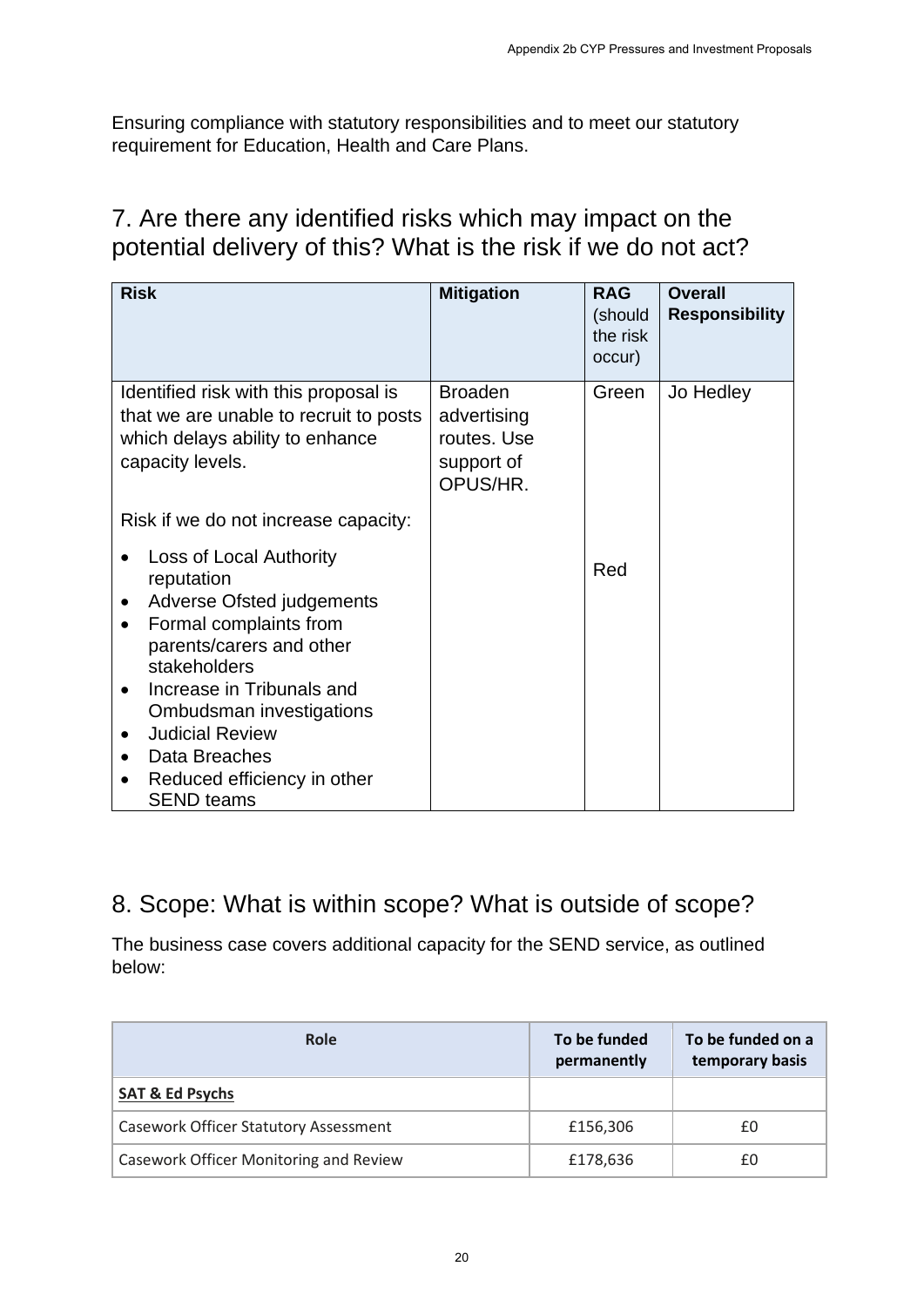| <b>Increased Tribunal Casework Officer</b>                | £9,900   | £0                |
|-----------------------------------------------------------|----------|-------------------|
| <b>Business Officer</b>                                   | £0       | £325,000          |
| <b>Educational Psychologist</b>                           | £132,448 | £0                |
| <b>Total</b>                                              | £477,290 | £325,000          |
| <b>Total</b>                                              | £477,290 | £325,000          |
| <b>Place Planning and Inclusion/Business Intelligence</b> |          |                   |
| 1FTE grade P3 point                                       | £59,410  | $\pmb{\text{f0}}$ |
| 1 Senior Business Analyst for 26 weeks                    | £25,500  | £0                |
| <b>Total</b>                                              | £84,910  | £0                |
| <b>Overall Total</b>                                      | £562,200 | £325,000          |
|                                                           |          |                   |
|                                                           |          |                   |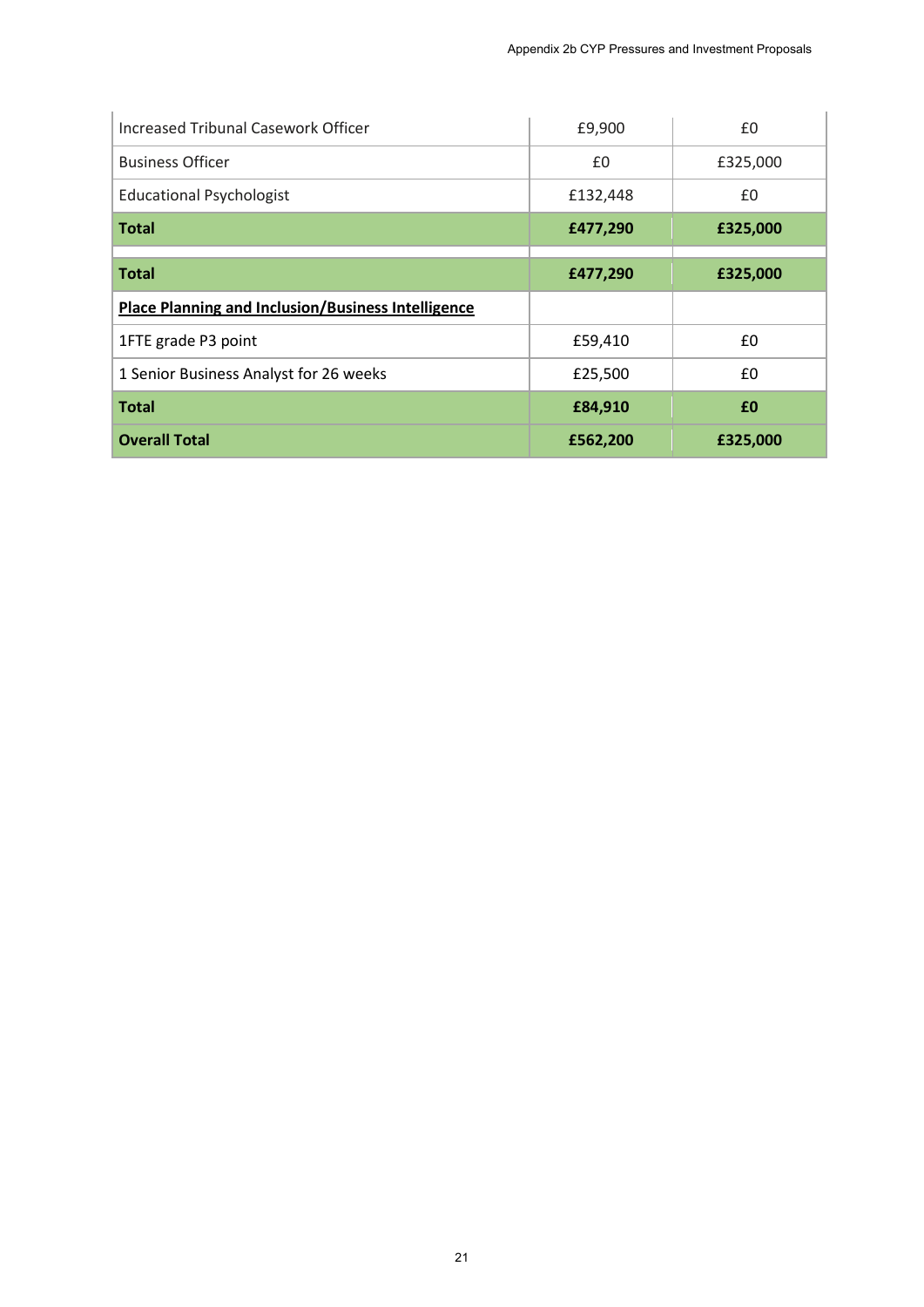### Business Planning: Business Case – Pressure / Savings

#### Project Title: Children's Disability 0-25 Service

Committee: Children and Young People Committee.

2022-23 Pressure amount: £400,000

In addition to the £400k pressure amount, there is currently £100k Children with Disabilities (CWD) saving in the Business Plan for 22/23. It is proposed that this will be offset over a two-year period by increasing the Adults Positive Challenge Saving Preparing for Adulthood saving by an additional £54k in 22/23 and 23/24. Appendix 2b CYP Pressures and Investment Proposals<br>
SC  $Case - Pressure / Savings$ <br>
ty 0-25 Service<br>
and Young People Committee.<br>
10<br>
Plan for 22/23. It is proposed that this will<br>
Plan for 22/23 and 23/24.<br>
It is proposed that this will<br>

Brief Description of proposal: Pressure funding to off-set the cost pressures within the in-house residential short breaks service.

2023-24 -£100k savings 2024-25 -£100k savings

Date of version: 17 September 2021 BP Reference: A/R.4.039

Business Leads / Sponsors: Sasha Long, Head of Service, Disability Social Care 0- 25 Service) and Debbie McQuade, Assistant Director.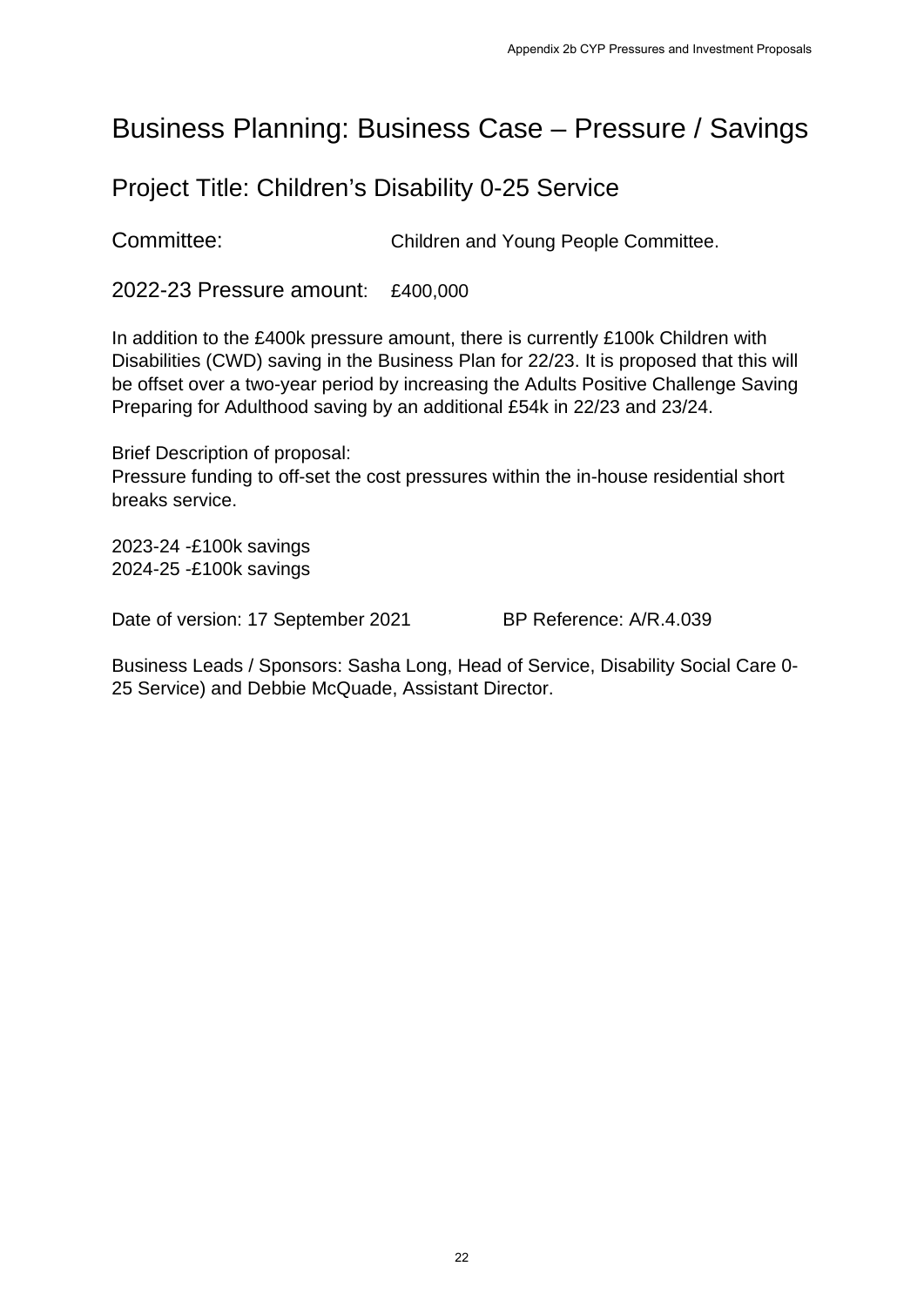### 1. Please describe what the proposed outcomes are:

Cambridgeshire County Council (CCC) delivers a range of short breaks services for disabled children and young people, including activity clubs, holiday clubs, community support, and overnight short breaks. These services are provided for parent carers of disabled children in order to support their ability to continue their caring responsibilities as effectively as possible, whilst the young people have the opportunity to develop their independence, promote and support their physical and emotional health, build relationships and enjoy new experiences.

In 2019 the Council undertook a review of the overnight short breaks aspect of this offer in order to better understand the present and future needs of families accessing these services. Between April 2019 and October 2019 a range of consultations with parents, the workforce, other Councils, and children/young people took place. The feedback gathered throughout this consultation process evidenced a clear need for a more flexible approach around the offer of overnight short breaks, to provide families with greater choice, more control, and placing the families at the centre of their child's person-centred care planning.

Up until this point, the funds for residential overnight short breaks were committed to a block contract arrangement with Action for Children, meaning there was no flexibility around how these funds could be utilised. This contract covered the delivery of residential short breaks across three Ofsted registered residential children's homes in Cambridgeshire: Haviland Way (shared care and long term care), Woodland Lodge (short breaks care), and London Road (shared care and long term care).

Following the consultation, the council acknowledged the need to change the block contract funding arrangements, and a business case was made to in-source the three children's homes. By bringing the three children's homes in-house, it was anticipated the Council would release the block contract funding and have greater control over the re-design of the services to meet the requirements of families. This would also place the service closer to senior decision making processes, and therefore better able to pre-empt and/or respond to crises with stronger links and a single approach to care planning across Education, Health and Social Care. This proposal was heard at the Children and Young People Committee (Jan 2020 and July 2020) who approved the plan, followed by the Commercial and Investments Committee (September 2020). The three children's homes were subsequently successfully in-sourced in September 2020. Appendix 2b CYP Pressures and Investment Proposals<br>
pposed outcomes are:<br>
Elvivers a range of short breaks services for<br>
relaks. These services are provided for<br>
relaks. These services are provided for<br>
relaks and Investme

Despite the many benefits of this move, this insourcing presented financial challenges, as acknowledged within the committee business case. The contract, with a value of £2,473,525.00, had been awarded in October 2015 for four years and it was acknowledged the service would cost the same, if not more, to provide in-house. Through the in-sourcing process, additional cost pressures were identified in relation to the greater cost to the service from LGPS pension contributions once staff transferred (TUPEd) over to CCC, and property costs required in order to bring the buildings up to standard. A cost pressure was therefore acknowledged in advance of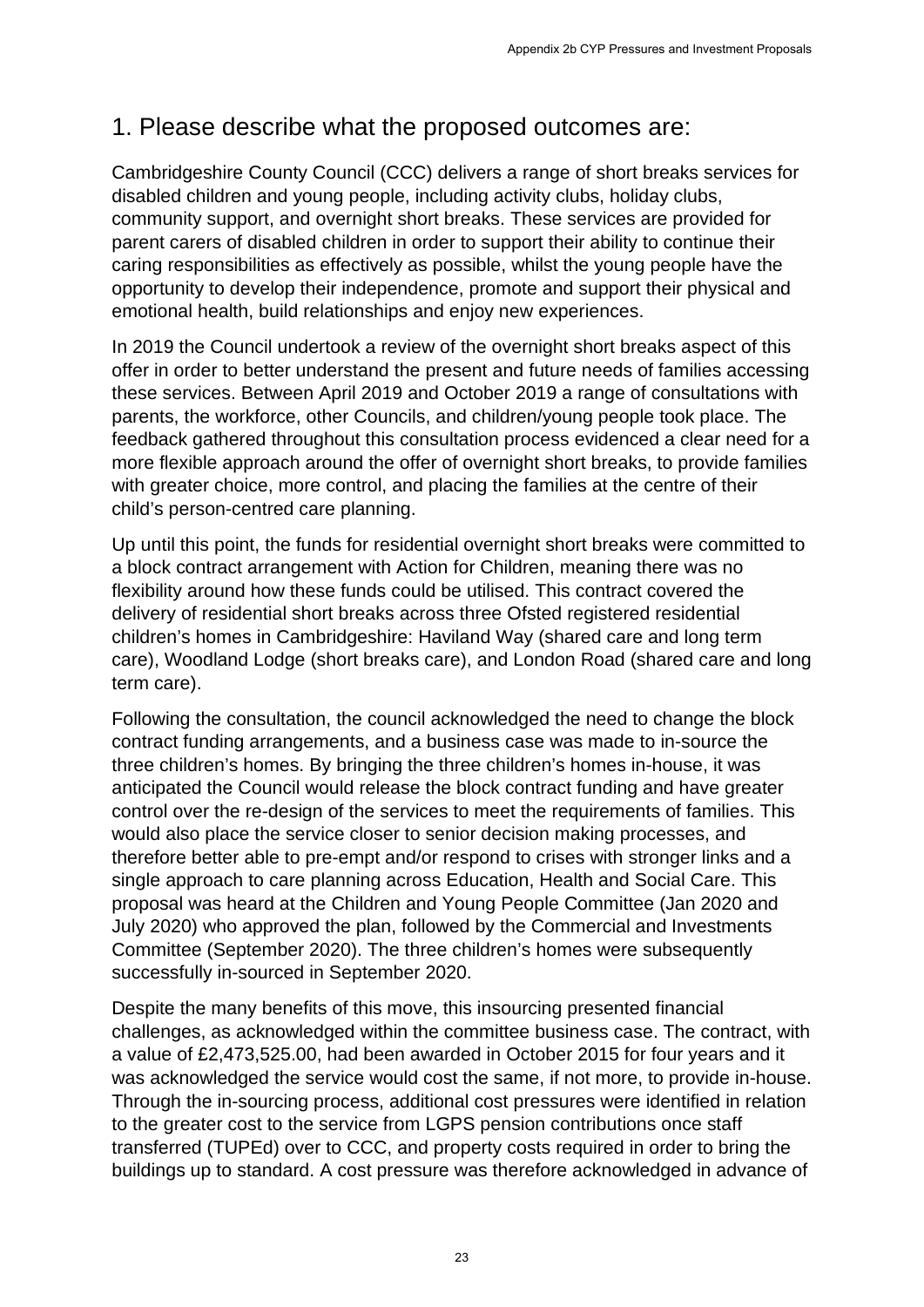the decision to bring these services in-house, with the business case to the committees consistently forecasting an anticipated £300,000 pressure. However, following the TUPE of staff from Action for Children to CCC, some staff have opted to resign from their AFC posts and to re-apply for new vacancy posts under CCC terms and conditions, which have increased staffing costs. In addition to this, an entitlement to pay enhancements that were not relevant when the staff were employed by Action for Children has come into effect, resulting in the cost pressure forecast of £400,000 for this financial year 2021/22.

Having acknowledged this cost pressure, and in agreeing to in-source the children's homes, the service was tasked with reducing the budget once the homes were brought in-house. The service plan was to achieve these savings by changing our service delivery model around overnight short breaks. Rather than relying on the residential children's homes to deliver all overnight care, we planned to introduce overnight short breaks via Direct Payments. This would enable the overnight support to be delivered in the child's own home, with a paid Personal Assistant overseeing their care, effectively reducing the number of children accessing residential short breaks, and creating savings through reduced staffing / reduced agency spend within the children's homes. Whilst we were able to implement the first phase of this plan (bringing the children's homes in-house and setting up a Direct Payments overnight scheme), the COVID-19 pandemic has had a detrimental impact upon these plans and prevented the service from achieving any savings to date. This is due to the pandemic causing a significant reduction of available Direct Payment workers, resulting in an increased reliance on either agency staff (at a higher cost), or residential short breaks (eliminating any proposed staff savings). In addition to this, there has been an increased demand for overnight short breaks for the families of disabled children and young people throughout the pandemic in order to prevent family breakdown. Therefore, whilst the initial phase of this work has been instigated, we are not in a position to realise any savings around this project within this financial year. Aspendix 2b CYP Pressures and Investment Proposals<br>
1936, with the business case to the<br>
titicipated £300,000 pressure. However,<br>
Children to CCC, some staff have opted<br>
ed staffing costs. In addition to this, an<br>
"e not r

However it is recognised that through working collaboratively with the Adults Positive Challenge Preparing for Adulthood workstream, that savings can be generated through that work to offset the £100k CWD disability saving that is currently in the MTFS in 22/23. This saving will be offset across both 22/23 and 23/24.

#### Demand for the initiative:

The three residential children's homes are a fundamental aspect of our short breaks offer, providing essential respite to the families of vulnerable children and young people with complex and challenging needs. The children's homes are consistently well populated with children and young people who access support across a range of timescales; from short breaks, to shared care and full time care. As outlined above, our service plan is to gradually reduce the demand on residential short breaks and to use the funding more flexibly to enable families to have greater choice regarding how this support is delivered, such as via a Direct Payment. However, the COVID-19 pandemic has significantly reduced the available PA workforce, whilst simultaneously increasing the need for overnight short breaks within vulnerable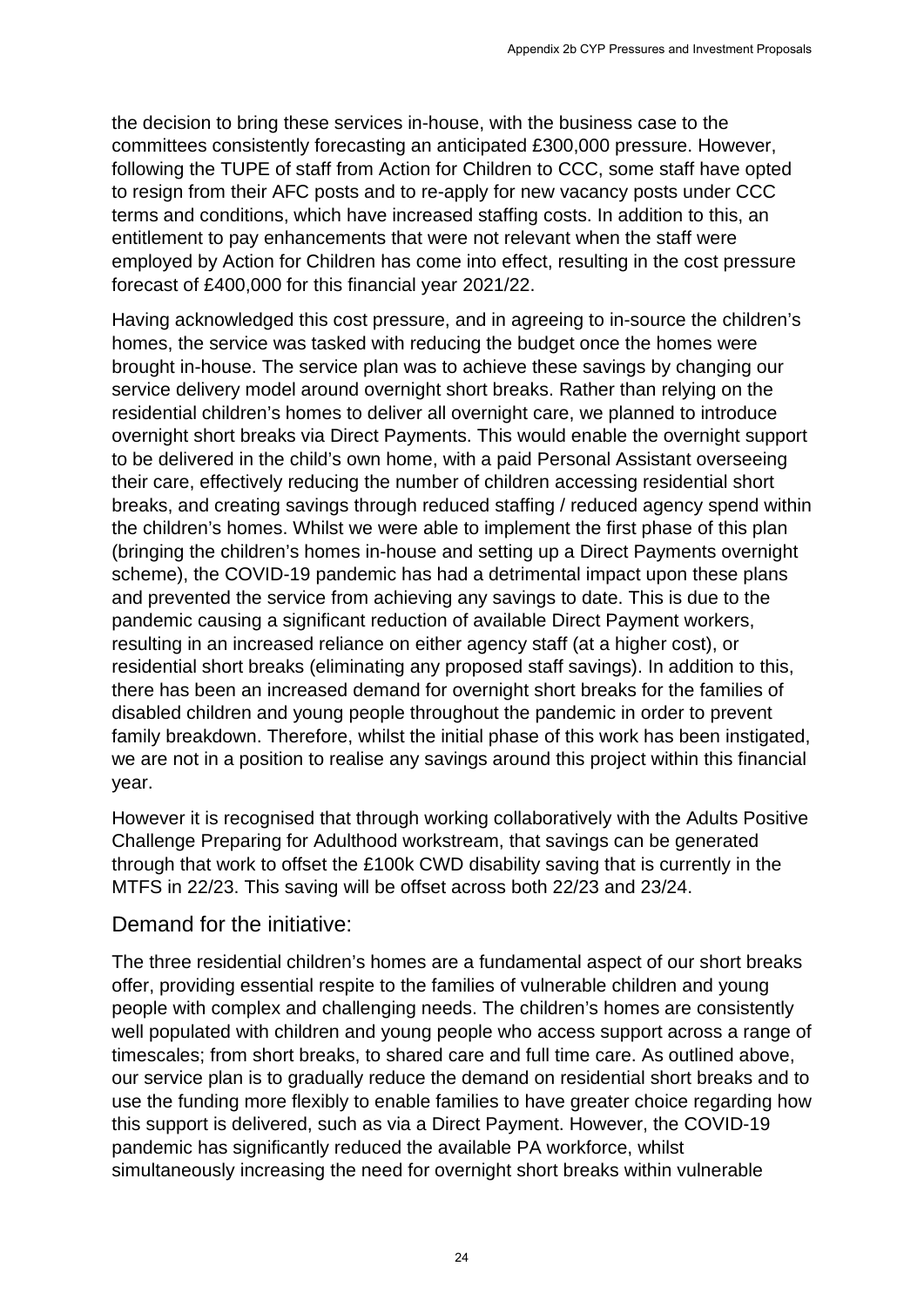families, so the demand for residential care has remained high, and increased, throughout the past year.

The proposal links to the following CCC priorities:

- Communities at the heart of everything we do: The children's homes enable these children to continue living within their local communities, accessing their local health services, attending their local schools and keeping in regular contact with their friends, families and support networks.
- A good quality of life for everyone: The children's homes enable families to have a sustained break from their caring roles, whilst their children spend time in a provision which has been tailored for their individual needs, through targeted health training for staff, careful matching with other residents and person-centred planning around the child's skills, abilities, interests, likes and dislikes. This supports the children and young people to achieve good outcomes linked to preparing them for adulthood.
- Helping our children learn, develop and live life to the full: The children's homes enable children to access fun and educational activities alongside their peers, whilst being supported to build upon their existing skills and increase their independence in preparation for adulthood. The children are supported within the children's home setting, and also out in the community, ensuring they remain part of their local network and develop their skills around travel training, for example. The children are carefully matched to other residents in order to encourage friendships and so they can spend time with children who have similar interests.
- Cambridgeshire: A well-connected, safe, clean, green environment: The children's homes enable the children to remain living in their local communities, connected to their local services and continuing to be full members of their local communities. The alternative could be for them to be placed in out-of-county placements, resulting in them being displaced from all forms of local support, and creating travel requirements for their families, the staff visiting them on a regular basis and the multi-agency group around the child. Being local to family, friends and communities also provides a natural care, support and safeguarding network that cannot be offered easily in a provision that is further away. Aspendix 2b CYP Pressures and Investment Proposals<br>
e has remained high, and increased,<br>
riorities:<br>
thing we do:<br>
children to continue living within their local<br>
health services, attending their local<br>
tact with their fri
- Protecting and caring for those who need us: This proposal would enable the continued provision of essential support and services to children and young people with disabilities and complex needs. This would improve their outcomes, both in terms of being able to remain living at home with their families, but also remaining within their local communities, attending their local schools and accessing their local support network. This will support these children and young people to achieve their desired outcomes in terms of increasing their independence, enhancing their opportunities, and preparing them for adulthood. There are no identified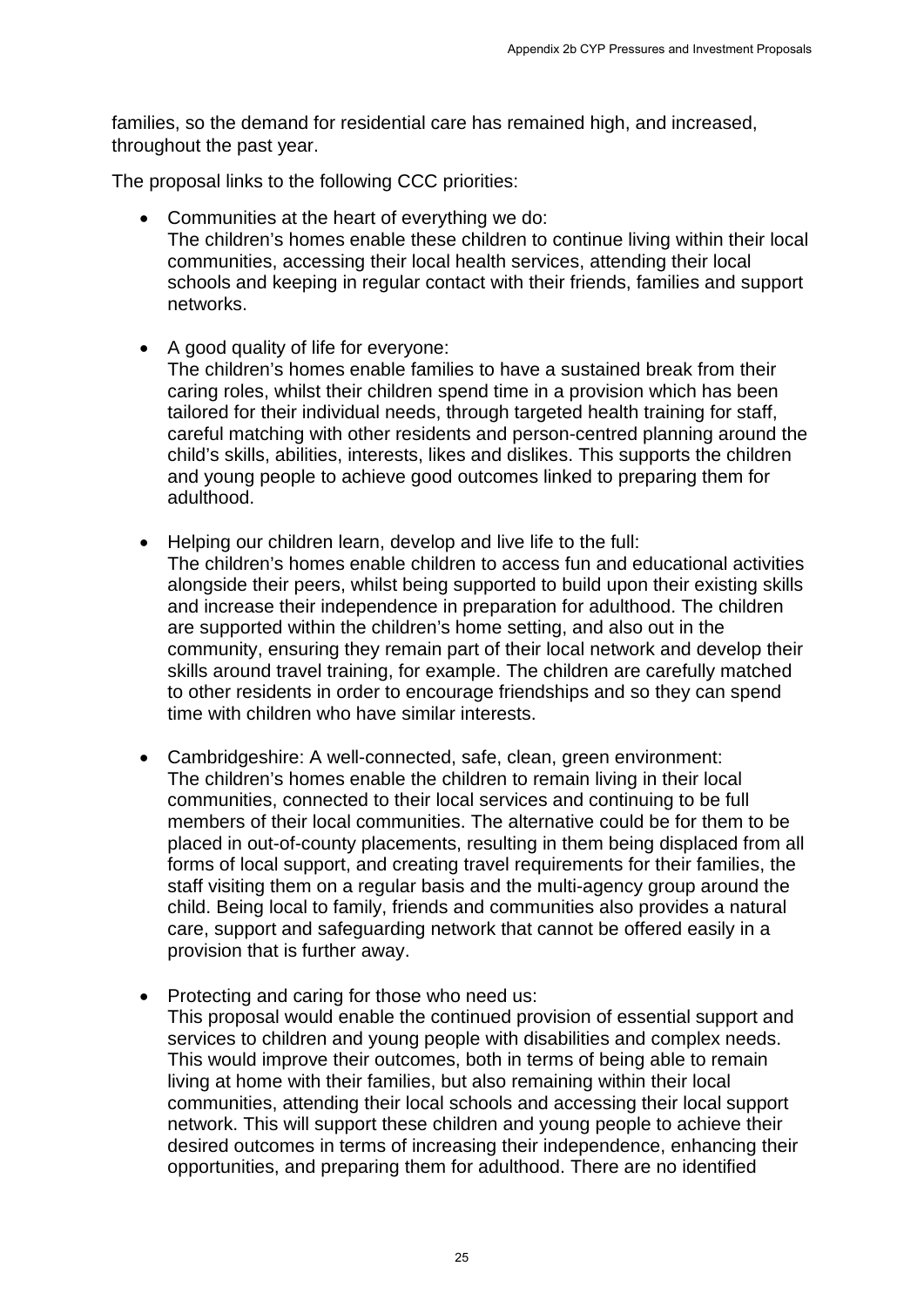health and safety concerns relating to this proposal, as continuing to operate the in-house children's homes would strengthen the safeguarding networks around these children and enable a greater degree of professional oversight of their care and support arrangements, compared to that which is possible for children placed out-of-county.

#### 2. What evidence has been used to support this work, how does this link to any existing strategies/policies?

This proposal is clearly linked to the public consultation which took place in 2019 and concluded that families across Cambridgeshire wanted more choice and control in relation to the offer around overnight short breaks for children and young people with disabilities. The key points noted in the summaries from this consultation suggested that initially there would be an immediate take-up of Direct Payments, followed by a likely steady increase in families moving towards a Direct Payment in the future. This outcome has been delayed by the impact of the COVID-19 pandemic, but we remain confident that families will start to utilise the additional options for overnight short breaks once there is a consistent workforce of Direct Payment PA's to facilitate this. Appendix 2b CYP Pressures and Investment Proposals<br>
to this proposal, as continuing to operate<br>
Id strengthen the safeguarding networks<br>
a greater degree of professional oversight<br>
ents, compared to that which is possible

Furthermore, the move in-house affords the Council greater control over the redesign and shaping of the services to meet our requirements in the future, whilst allowing for a programme of work that aligns and maximises innovative efficiency opportunities, such as enabling a greater flexibility around the use of overnight short breaks funding. This fits with the overall strategic service plan and enables a closer oversight of service management by the Local Authority, due to the service sitting closer to senior decision making processes. It also increases the service's ability to pre-empt and/or respond to crises through stronger links to local services, including Education, Health and Social Care.

### 3. Has an options and feasibility study been undertaken? Please explain what options have been considered.

Prior to the insourcing taking place, the service considered all other options to meet the evolving needs of the families accessing overnight short breaks for children and young people with disabilities. This included holding an extensive consultation with parents, the workforce, other Councils, and children/young people. This consultation and the subsequent insourcing activity outlined the need for greater flexibility and control over the overnight short breaks option, which could only be achieved by bringing the three children's homes in-house.

This was always with an acknowledgement of the financial pressures which would result from this, and the investment of the £400,000 pressure funding will enable the service to continue delivering essential support to vulnerable children and families across Cambridgeshire.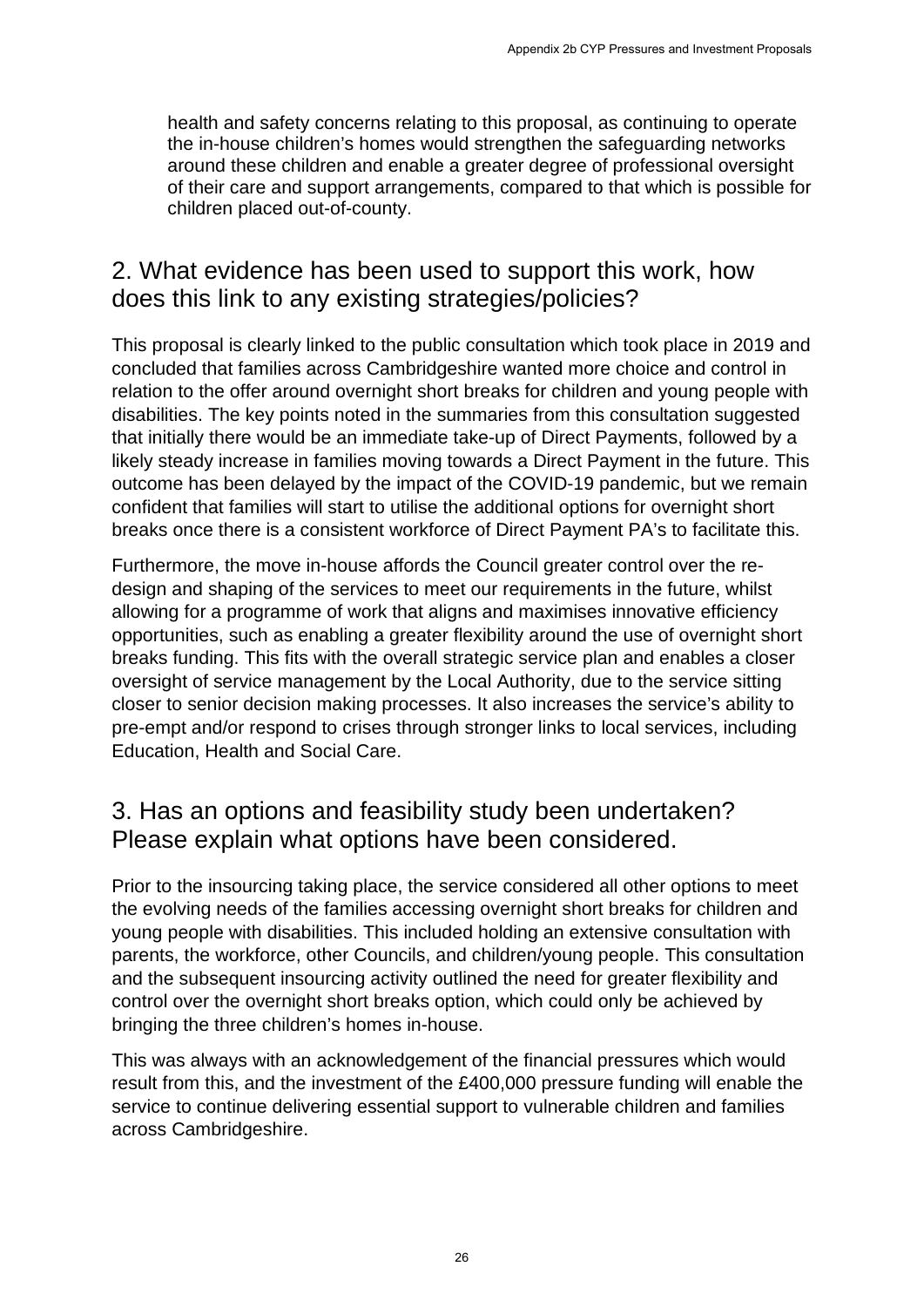### 4. What are the next steps/ actions the Council should take to pursue it? Please include timescales.

|                          |                 | Appendix 2b CYP Pressures and Investment Proposals                                                                                                                                                                                                                                                                                                                                                                                                                                                                                                                                                                                                                                                                                                                                                                                                                                                                                                                                                                                                                                                                                                                                                                                                                                                                                                                                                                                                                                                                                                                                                                                                                                                                                                                                                                                                                                                                   |
|--------------------------|-----------------|----------------------------------------------------------------------------------------------------------------------------------------------------------------------------------------------------------------------------------------------------------------------------------------------------------------------------------------------------------------------------------------------------------------------------------------------------------------------------------------------------------------------------------------------------------------------------------------------------------------------------------------------------------------------------------------------------------------------------------------------------------------------------------------------------------------------------------------------------------------------------------------------------------------------------------------------------------------------------------------------------------------------------------------------------------------------------------------------------------------------------------------------------------------------------------------------------------------------------------------------------------------------------------------------------------------------------------------------------------------------------------------------------------------------------------------------------------------------------------------------------------------------------------------------------------------------------------------------------------------------------------------------------------------------------------------------------------------------------------------------------------------------------------------------------------------------------------------------------------------------------------------------------------------------|
|                          |                 |                                                                                                                                                                                                                                                                                                                                                                                                                                                                                                                                                                                                                                                                                                                                                                                                                                                                                                                                                                                                                                                                                                                                                                                                                                                                                                                                                                                                                                                                                                                                                                                                                                                                                                                                                                                                                                                                                                                      |
|                          |                 |                                                                                                                                                                                                                                                                                                                                                                                                                                                                                                                                                                                                                                                                                                                                                                                                                                                                                                                                                                                                                                                                                                                                                                                                                                                                                                                                                                                                                                                                                                                                                                                                                                                                                                                                                                                                                                                                                                                      |
| manage down these costs. |                 |                                                                                                                                                                                                                                                                                                                                                                                                                                                                                                                                                                                                                                                                                                                                                                                                                                                                                                                                                                                                                                                                                                                                                                                                                                                                                                                                                                                                                                                                                                                                                                                                                                                                                                                                                                                                                                                                                                                      |
|                          |                 |                                                                                                                                                                                                                                                                                                                                                                                                                                                                                                                                                                                                                                                                                                                                                                                                                                                                                                                                                                                                                                                                                                                                                                                                                                                                                                                                                                                                                                                                                                                                                                                                                                                                                                                                                                                                                                                                                                                      |
| <b>Start Date</b>        | <b>End Date</b> | <b>Overall</b><br><b>Responsibility</b>                                                                                                                                                                                                                                                                                                                                                                                                                                                                                                                                                                                                                                                                                                                                                                                                                                                                                                                                                                                                                                                                                                                                                                                                                                                                                                                                                                                                                                                                                                                                                                                                                                                                                                                                                                                                                                                                              |
| Monthly                  | Ongoing         | Debbie McQuade<br>(Assistant Director)                                                                                                                                                                                                                                                                                                                                                                                                                                                                                                                                                                                                                                                                                                                                                                                                                                                                                                                                                                                                                                                                                                                                                                                                                                                                                                                                                                                                                                                                                                                                                                                                                                                                                                                                                                                                                                                                               |
| Monthly                  | Ongoing         | Sasha Long (Head of<br>Service.)                                                                                                                                                                                                                                                                                                                                                                                                                                                                                                                                                                                                                                                                                                                                                                                                                                                                                                                                                                                                                                                                                                                                                                                                                                                                                                                                                                                                                                                                                                                                                                                                                                                                                                                                                                                                                                                                                     |
|                          |                 |                                                                                                                                                                                                                                                                                                                                                                                                                                                                                                                                                                                                                                                                                                                                                                                                                                                                                                                                                                                                                                                                                                                                                                                                                                                                                                                                                                                                                                                                                                                                                                                                                                                                                                                                                                                                                                                                                                                      |
|                          |                 | As outlined above, the service have aspirations for making changes to the service<br>delivery model and achieving savings in the future, but these plans have been<br>impeded by the ongoing impact of the COVID-19 pandemic. This proposal is<br>therefore to put in this pressure funding until such a time as we can start to realise<br>the anticipated savings from devolving demand from the children's homes and<br>replacing this support with more cost effective Direct Payments option.<br>4. What are the next steps/ actions the Council should take to<br>pursue it? Please include timescales.<br>By providing the £400,000 pressure funding, the service will be able to continue<br>running under the existing model in 2022/23, enabling recovery from the COVID-19<br>pandemic and continuing to support vulnerable families without any disruption in<br>care. Moving forward the service will be working on plans to make savings to<br>Having consulted extensively with Pinpoint (our parent carer forum) and the<br>Voiceability Speak Out Council (young people's forum) in the early stages of this<br>project, we will continue to work alongside these agencies moving forward to ensure<br>our plans for the service re-design will continue to meet the needs of this cohort of<br>5. Could this have any effects on people with Protected<br>Characteristics including poverty and rural isolation? If so<br>please provide as much detail as possible.<br>By providing the £400,000 pressure funding, there will be no change to the service<br>delivery for the children and young people who have protected characteristics;<br>Disability, Race, Religion, Sex, Sexual Orientation, Poverty and Rural Isolation<br>(which are all factors which could be present for this cohort but which are supported<br>by the consistent provision of overnight short breaks support).<br>27 |

#### 5. Could this have any effects on people with Protected Characteristics including poverty and rural isolation? If so please provide as much detail as possible.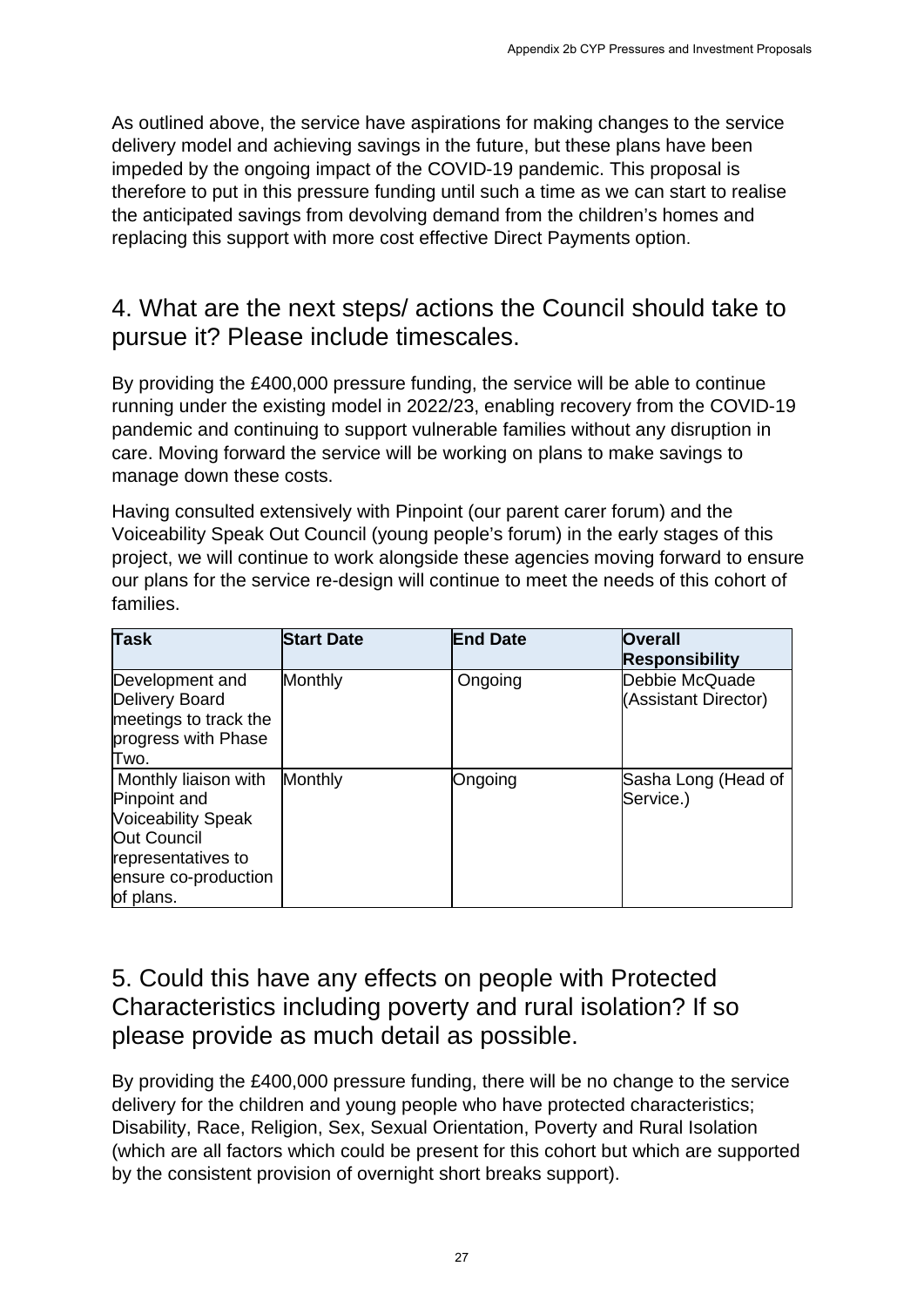There is no financial impact upon these families as the overnight short breaks are funded via Personal Budgets based on the child's assessed level of needs. Furthermore, in delivering this support we are enabling families to receive essential breaks from their caring roles and to ultimately recover from the impact of the COVID-19 pandemic. If we were unable to continue delivering this level of support via the children's homes, these families would face risks in terms of potential family breakdown and significant impacts upon the wellbeing of each family member. An Equality Impact Assessment will be developed to ensure equitable outcomes.

6. What financial and non-financial benefits are there and how will you measure the performance of these? Are there any disbenefits? These MUST include how this will benefit the wider internal and external system.

#### Financial Benefits

By providing the £400,000 pressure funding, we will be able to manage the service within budget throughout the next financial year (2022/23), as opposed to accumulating an over-spend. Looking ahead, the service will plan to manage down these costs once the impact of the pandemic has lessened and we are in a position to implement the service re-design.

#### Non-Financial Benefits

The service will be able to continue delivering essential overnight short breaks support to children and young people with disabilities, and their families, preventing a risk of family breakdown. These children and young people will be supported to remain living within their local communities and accessing all local services, including education and health. The success of this project will be measured through the numbers of children and young people who have accessed this support, achieving the positive outcomes identified through their review planning meetings, and through family feedback to the service. In addition to this, success will be measured through the eventual re-design of the service, enabling more children and young people to access overnight short breaks via a Direct Payment, and providing families with increased choice and control over their child's care planning arrangements. We will continue to work closely with our parent carer and young people forums in order to evidence this through family feedback and the coproduction of future service changes. Appendix 2b CYP Pressures and Investment Proposals<br>millies as the overnight short breaks are<br>e child's assessed level of needs.<br>are enabling families to receive essential<br>ately recover from the impact of the<br>portund data r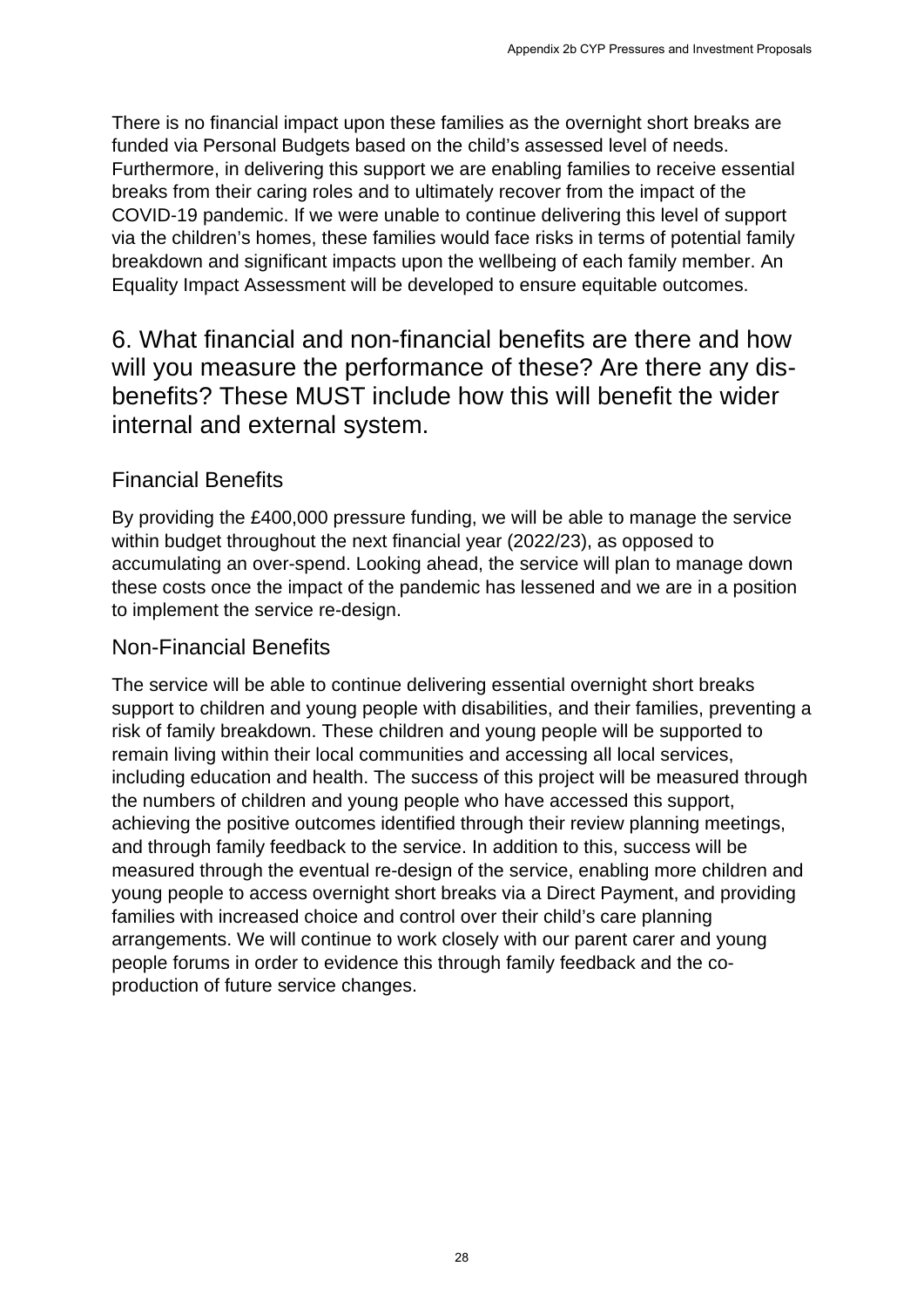### 7. Are there any identified risks which may impact on the potential delivery of this? What is the risk if we do not act?

| <b>Risk</b>                                                                                                                                                                                                                         | <b>Mitigation</b>                                                                                                                                                      | RAG (should<br>the risk occur) | <b>Overall</b><br><b>Responsibility</b>                                               |
|-------------------------------------------------------------------------------------------------------------------------------------------------------------------------------------------------------------------------------------|------------------------------------------------------------------------------------------------------------------------------------------------------------------------|--------------------------------|---------------------------------------------------------------------------------------|
| Without the pressure<br>funding, we will<br>overspend in the next<br>financial year, which<br>could risk the<br>continuation of service<br>delivery, or being able to<br>support as many children<br>and young people as<br>needed. | We would try to<br>reduce costs to<br>enable the ongoing<br>running of the service,<br>but this would affect<br>service delivery and<br>our ability to meet<br>demand. | Red                            | Sasha Long                                                                            |
| Strategy.                                                                                                                                                                                                                           | Challenge programme and the Preparing for Adulthood workstream of the SEND                                                                                             |                                | benefits also being achieved in relation to meeting the goals of the Adult's Positive |
|                                                                                                                                                                                                                                     |                                                                                                                                                                        |                                |                                                                                       |
|                                                                                                                                                                                                                                     |                                                                                                                                                                        |                                |                                                                                       |
|                                                                                                                                                                                                                                     |                                                                                                                                                                        |                                |                                                                                       |

### 8. Scope: What is within scope? What is outside of scope?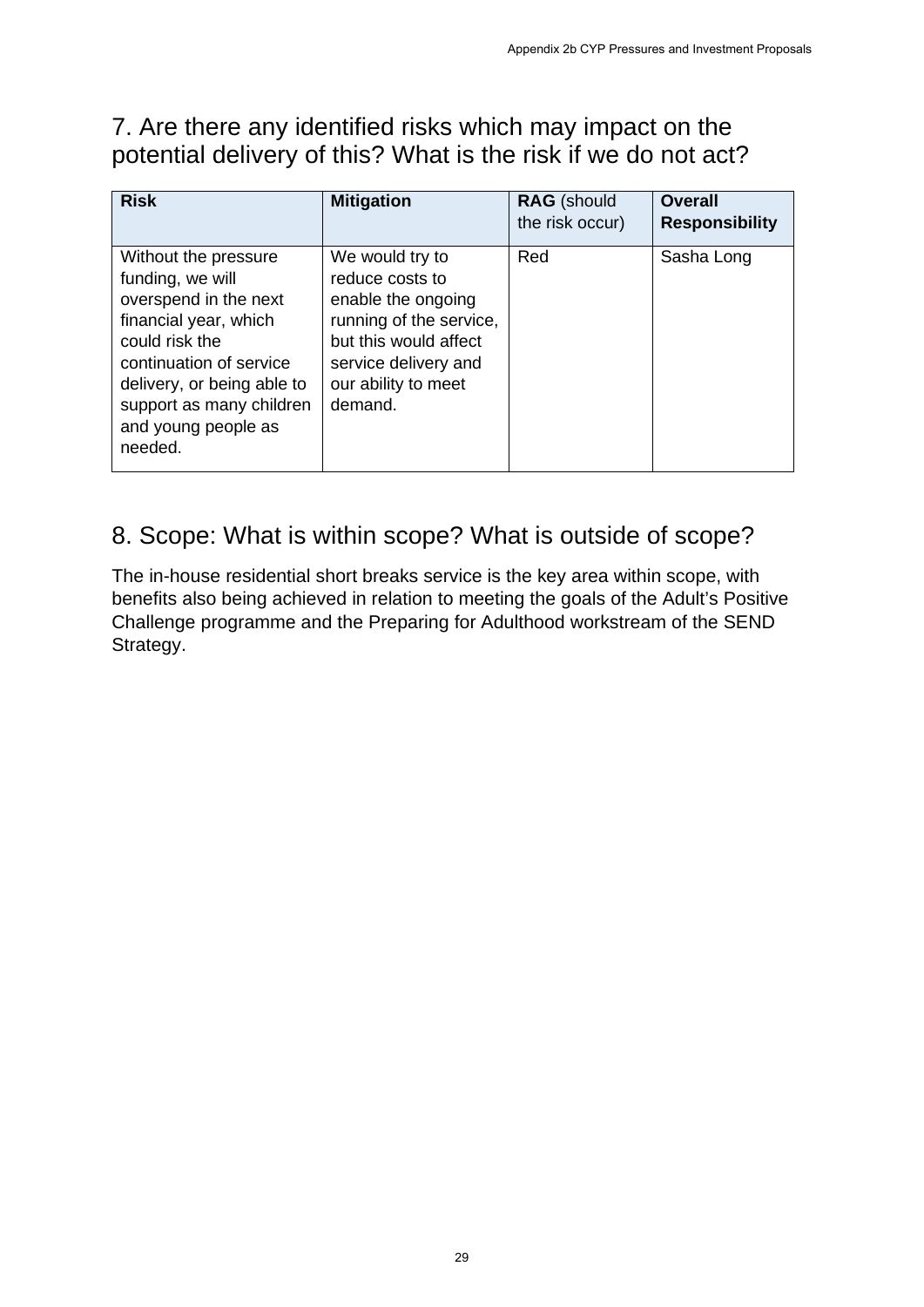### Business Planning: Business Case – Investment proposal

#### Project Title: Investment in SAFE Team

**Committee:** Committee: **Committee:** Children and Young People **Committee** 

2022-23 Investment amount: £268k investment

Brief Description of proposal:

The SAFE team works with young people at very high risk of criminal exploitation. The team had been funded by grants, but these have now ended. There is some potential for government and partner funding to reduce the investment identified above, but any such funding is likely to be one off and is uncertain. Appendix 2b CYP Pressures and Investment Proposals<br>
SCASE - Investment proposals<br>
SCASE Team<br>
Children and Young People<br>
Committee<br>
E268k investment<br>
at very high risk of criminal exploitation.<br>
these have now ended. There

Date of version: 25<sup>th</sup> October 2021 BP Reference: A/R.5.012

Business Leads / Sponsors: Lou Williams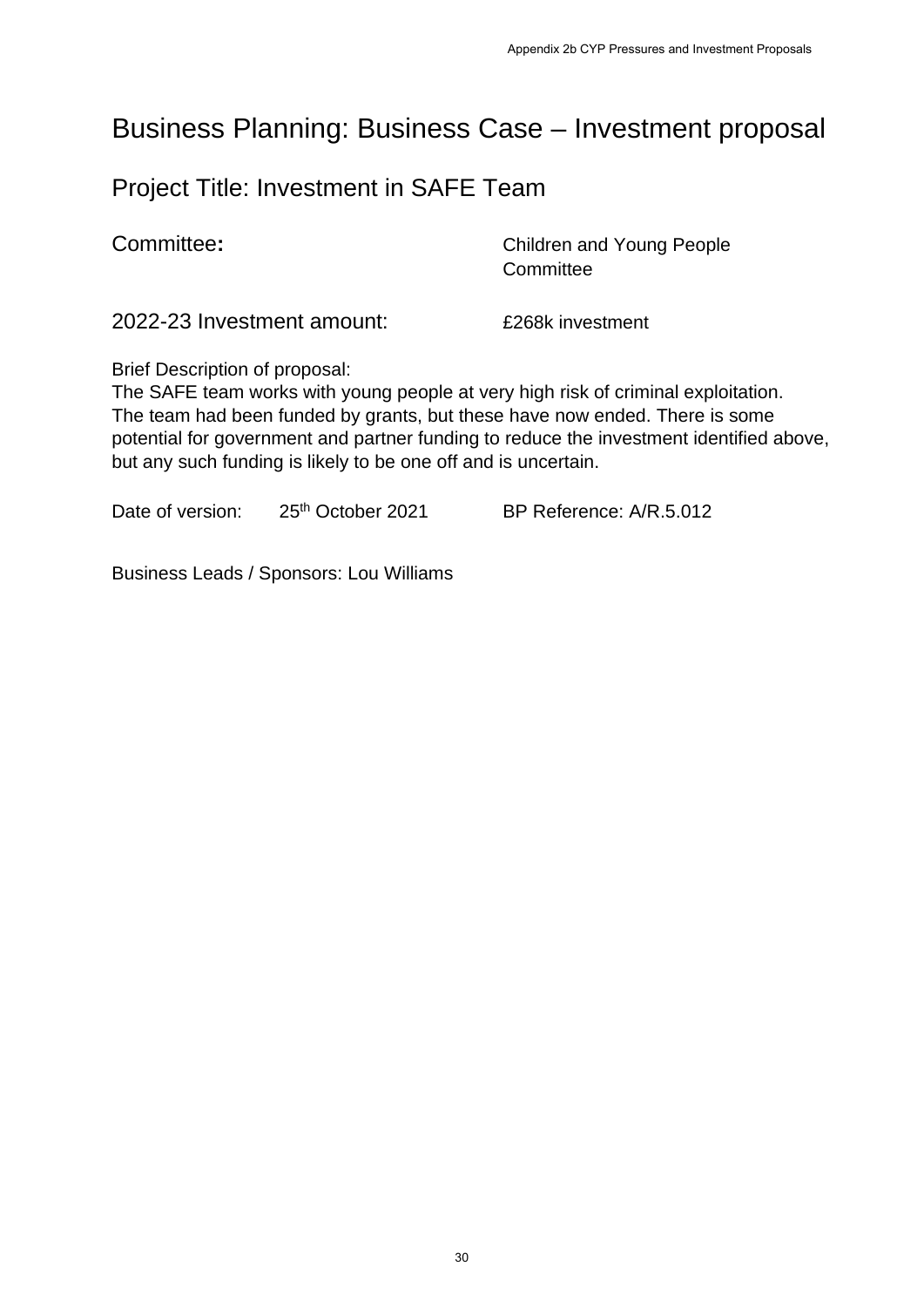#### 1. Please describe what the proposed outcomes are:

The SAFE team is part of our youth justice offer and works with young people who are actively the subject of criminal exploitation.

Young people involved in criminal exploitation are vulnerable to serious violence and other forms of harm including serious sexual assault. They are groomed by older young people and adults to participate in organised criminal activities including the transportation of Class A drugs around the country (also called 'County Lines').

Young people often do not recognise that they are the victims of criminal exploitation. Those exploiting them are from serious and organised criminal groups. It is not uncommon for young people involved in county lines to be, for example, 'robbed' of drugs and money in their possession by members of the organised crime group. The financial loss becomes a debt, and young people are then threatened with harm, or with harm to their families, unless they continue to work for the gang to pay off their 'debts'. This type of criminal activity can be associated with serious youth violence, as young people become involved in the violence of the organised crime groups in protecting their areas of business. Young women becoming involved in these activities are also at particular risk of sexual harm, as well as violent harm. Appendix 2b CYP Pressures and Investment Proposals<br>
apposed Outcometes are:<br>
Surfar and works with young people who are<br>
unal assault. They are groomed by older you<br>
and assault. They are groomed by older you<br>
ed criminal

The SAFE team has demonstrated significant impact in its work to date; young people open to the service and, crucially, also after they have ceased involvement, are very much less likely to come to the attention of the police either as suspects, victims or witnesses to offences. The team has also successfully worked with a number of young people who were at significant risk of coming into the care system because their relationships at home had deteriorated or in order to offer protection. In some cases, young people have been supported to end their involvement with the organised crime group, and they and their family supported to relocate to another part of the country.

Placements for young people in these situations tend to be very high cost and while it is difficult to say with complete confidence that the actions of the SAFE team have definitely avoided placements for specific young people, there is clear evidence that the team is an important part of our overall approach at preventing young people coming into care as a result of harms from outside of their families.

Being able to continue this service will support the following County Council outcomes for Cambridgeshire:

- Communities at the heart of everything we do
- A good quality of life for everyone
- Helping our children learn, develop and live life to the full
- Protecting and caring for those who need us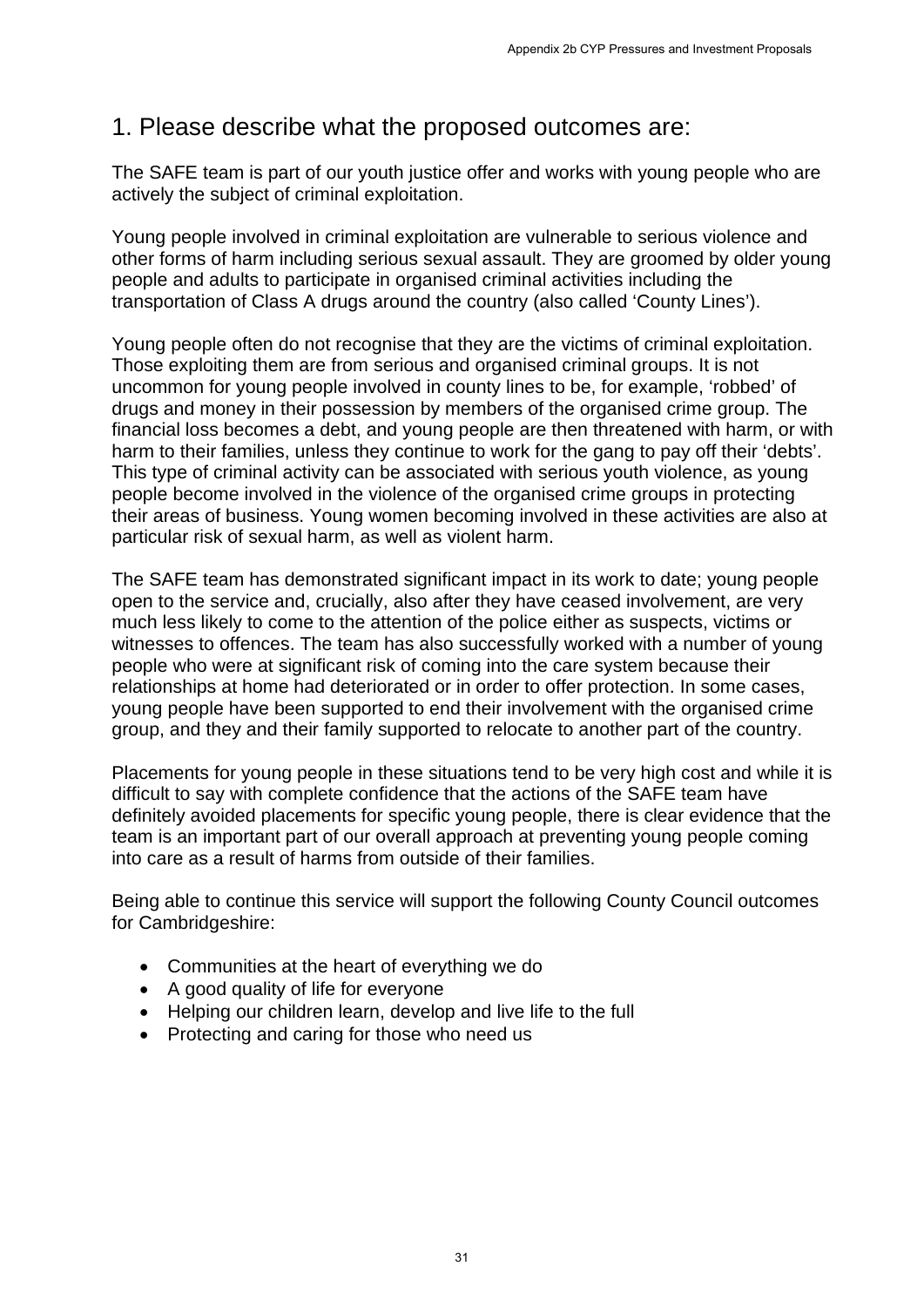#### 2. What evidence has been used to support this work, how does this link to any existing strategies/policies?

The service has monitored outcomes information for young people currently supported by the team, as well as those who have ceased their involvement.

The team works with young people already involved in serious offending. Nevertheless, the reduction in police investigations of young people involved with the team or post involvement as a suspect in an offence is 60%. Missing instances reduced by over 90% for young people currently involved with the service or who had ceased involvement.

While these indicators may be seen as only benefiting the police, in reality they are also proxy indicators for the likelihood of children's services expenditure and continuing involvement.

The SAFE team has also successfully supported the stepping down from care to a return home for three young people, one of whom was in a residential placement, because of concerns for their on-going safety. The team has also worked with a total of 15 young people who were all assessed as being of very high likelihood to enter the care system, and who have successfully remained at home with their families. Appendix 2b CYP Pressures and Investment Proposals<br>
2d to Support this work, how does<br>
Scyloplicies?<br>
Amothed in erious offerding. Nevertheles<br>
hy involved in serious offerding. Nevertheles<br>
ung people involved with the te

There is therefore an emerging body of evidence to support the view that the SAFE team is successfully avoiding a higher level of spend than the investment required to provide the service. It is also, of course, supporting significantly improved outcomes for extremely vulnerable young people which have the potential to be lifelong, with long term benefits to the community as a whole.

#### 3. Has an options and feasibility study been undertaken? Please explain what options have been considered.

An option of using temporary funding from reserves has been considered on the basis that the group of young people worked with by the team have been adversely affected by COVID-19, and that continued funding maybe possible to achieve through identified savings to the cost of placements.

While this group of young people have been particularly affected by COVID-19, the proliferation of the organised criminal exploitation of young people is unlikely to come to an end as we move beyond the pandemic.

Seeking to fund this team from the placement budget is also high risk, given the volatility of this budget and the shortage of placements for children in care that has been articulated elsewhere.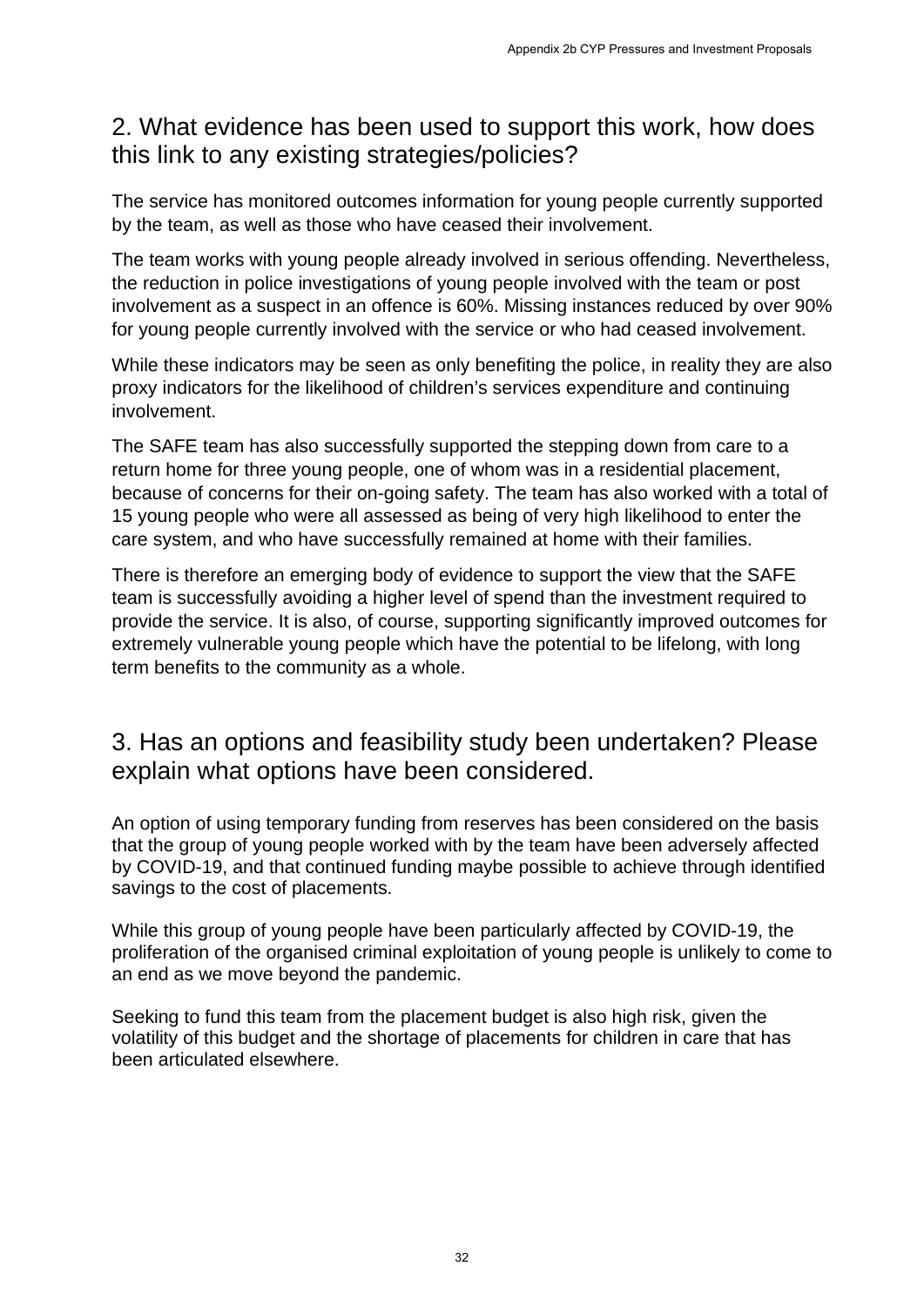#### 4. What are the next steps/ actions the Council should take to pursue it? Please include timescales.

In the event that this investment is supported, no further action would be required; the team would continue to work as they currently are doing.

High Level Timetable

| <b>Task</b>         | <b>Start Date</b>            | <b>End Date</b> | Overall<br><b>Responsibility</b> |
|---------------------|------------------------------|-----------------|----------------------------------|
| Investment decision | 30 November CYP<br>Committee | N/A             | Lou Williams                     |

### 5. Could this have any effects on people with Protected Characteristics including poverty and rural isolation? If so please provide as much detail as possible.

Continuing the service through approval of the investment requested would mean that the current positive impacts for young people continue, however, an Equality Impact Assessment will be developed to ensure that this is done equitably.

6. What financial and non-financial benefits are there and how will you measure the performance of these? Are there any disbenefits? These MUST include how this will benefit the wider internal and external system. Appendix 2b CYP Pressures and Investment Proposals<br>
Appendix 2b CYP Pressures and Investment Proposals<br>
and Date<br> **End Date**<br> **End Date**<br> **End Date**<br> **End Date**<br> **Regnonsitively**<br>
APP<br>
Cou Williams<br>
APP<br>
Cou Williams<br>
APP<br>

#### Financial Benefits

As noted above, while it is difficult to calculate cost avoidance for any preventative service, there is growing evidence that the team is preventing young people from entering or remaining in care.

The annual cost of the team is £268k; placements for young people who have become ensnared in criminal exploitation tend to be high cost, with even semiindependent/supported placements being in the £1,500-£2,000 per week range and residential placements closer to £4,000 and above. These are not young people for who any foster care placement is likely to be identified.

Even at the lowest cost of placement, if the service avoids 4 young people coming into the care system at a placement cost of £1,500 a week, there is a financial return on investment. Clearly, even one young person prevented from needing a residential placement will almost result in meeting the investment costs.